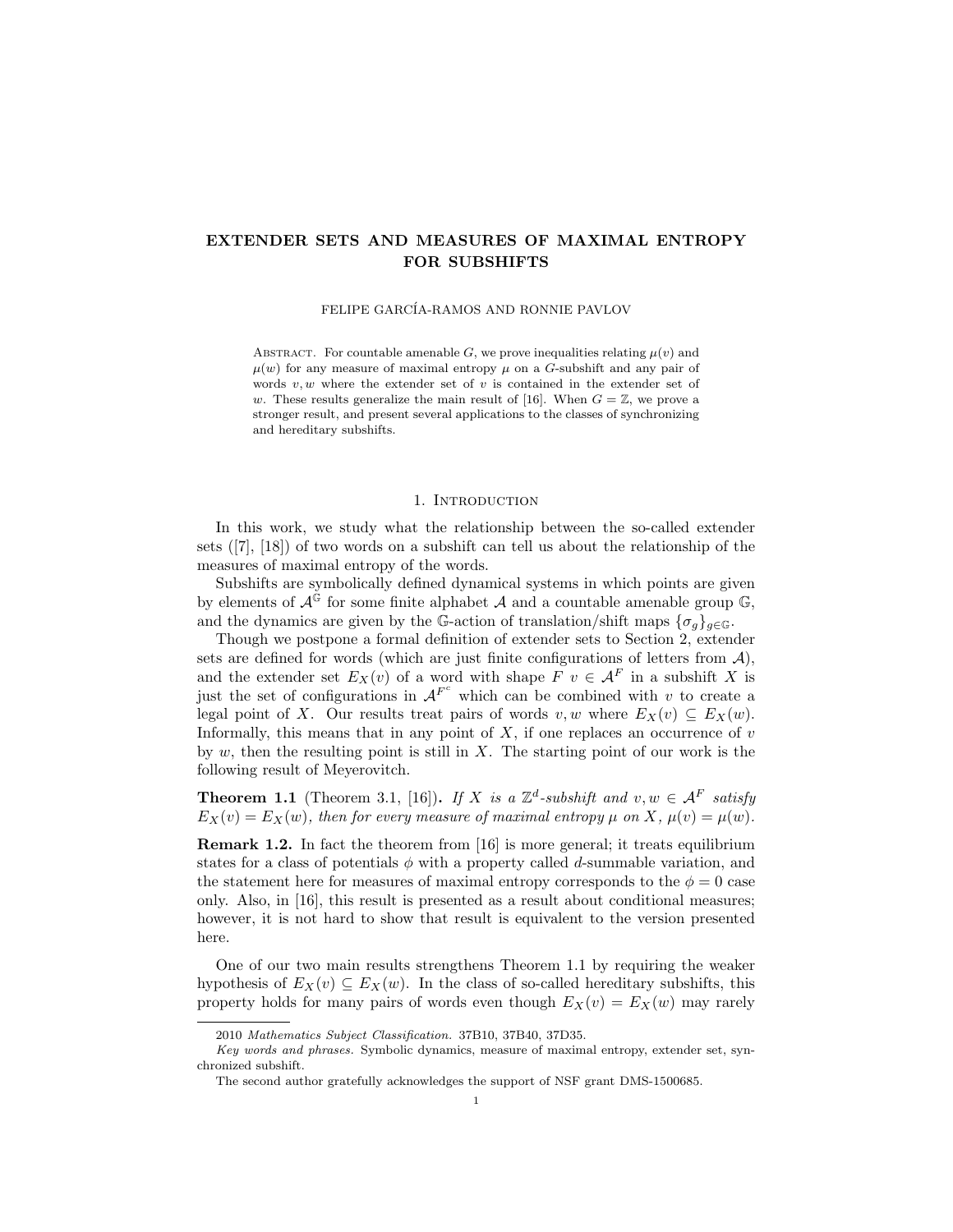or never hold; see Section 3.1.2 for details. We have the following result for finitely generated G.

**Theorem 4.4.** Let X be a  $\mathbb{G}-subshift$ ,  $\mu$  a measure of maximal entropy of X,  $F \in \mathbb{G}$ , and  $w, v \in \mathcal{A}^F$ . If  $E(v) \subseteq E(w)$  then

$$
\mu(v) \leq \mu(w).
$$

In general, it is impossible to compare extender sets for words  $v, w$  in the language  $L(X)$  with different shapes  $F \neq F'$ , since  $E_X(v)$  consists of configurations on  $F^c$ and  $E_X(w)$  consists of configurations on  $F^{\prime c}$ . However, in the specific case where  $\mathbb{G} = \mathbb{Z}$  and F and F' are contiguous intervals of integers, there is a natural bijection between  $F^c$  and  $F'^c$  (see Section 2), which allows one to treat containments. Our second main result treats this more general setting (here,  $|u|$  represents the length of a word  $u$ .)

**Theorem 3.8.** Let X be a Z-subshift,  $\mu$  a measure of maximal entropy of X, and  $w, v \in L(X)$ . If  $E_X(v) \subseteq E_X(w)$ , then

$$
\mu(v) \le \mu(w) e^{h_{top}(X)(|w|-|v|)}.
$$

This result is less intuitive than the previous ones, but in some sense can be thought of as saying that the amount of information required to "make up" for the difference in |v| and |w| is  $e^{h_{top}(X)}$  per letter. The following corollary, which can be thought of as a different generalization of Theorem 1.1, is immediate.

**Corollary 3.9.** Let X be a  $\mathbb{Z}$ -subshift,  $\mu$  a measure of maximal entropy of X, and  $w, v \in L(X)$ . If  $E_X(v) = E_X(w)$ , then for every measure of maximal entropy of X,

$$
\mu(v) = \mu(w)e^{h_{top}(X)(|w|-|v|)}.
$$

In the class of synchronized subshifts (see Section 3.1 for the definition),  $E_X(v)$  =  $E_X(w)$  holds for many pairs of words of different lengths, in which case Corollary 3.9 gives significant restrictions on  $\mu$ , including a new proof of uniqueness under the hypothesis of entropy minimality (see Theorem 3.13). We give several applications of Corollary 3.9 to such subshifts in Section 3.1.1. For the subclass of S-gap subshifts, our results yield quite a lot of information; for instance we prove the following, which verifies a conjecture of Climenhaga ([2]).

Corollary 3.17. Let  $X_S$  be an S−gap subshift with  $gcd(S + 1) = 1$ . Then for  $\mu$ , the unique MME on  $X_S$ ,

$$
\lim_{n \to \infty} \frac{|L_n(X_S)|}{e^{nh_{top}(X_S)}} = \frac{\mu(1)e^{h_{top}(X_S)}}{(e^{h_{top}(X_S)} - 1)^2}.
$$

In fact we show that the existence of the limit holds for a much more general class of subshifts (synchronized subshifts where the unique measure of maximal entropy is mixing).

Section 2 contains definitions and results needed throughout our proofs, Section 3 contains our results for Z-subshifts (including various applications in Section 3.1), and Section 4 contains our results for G-subshifts.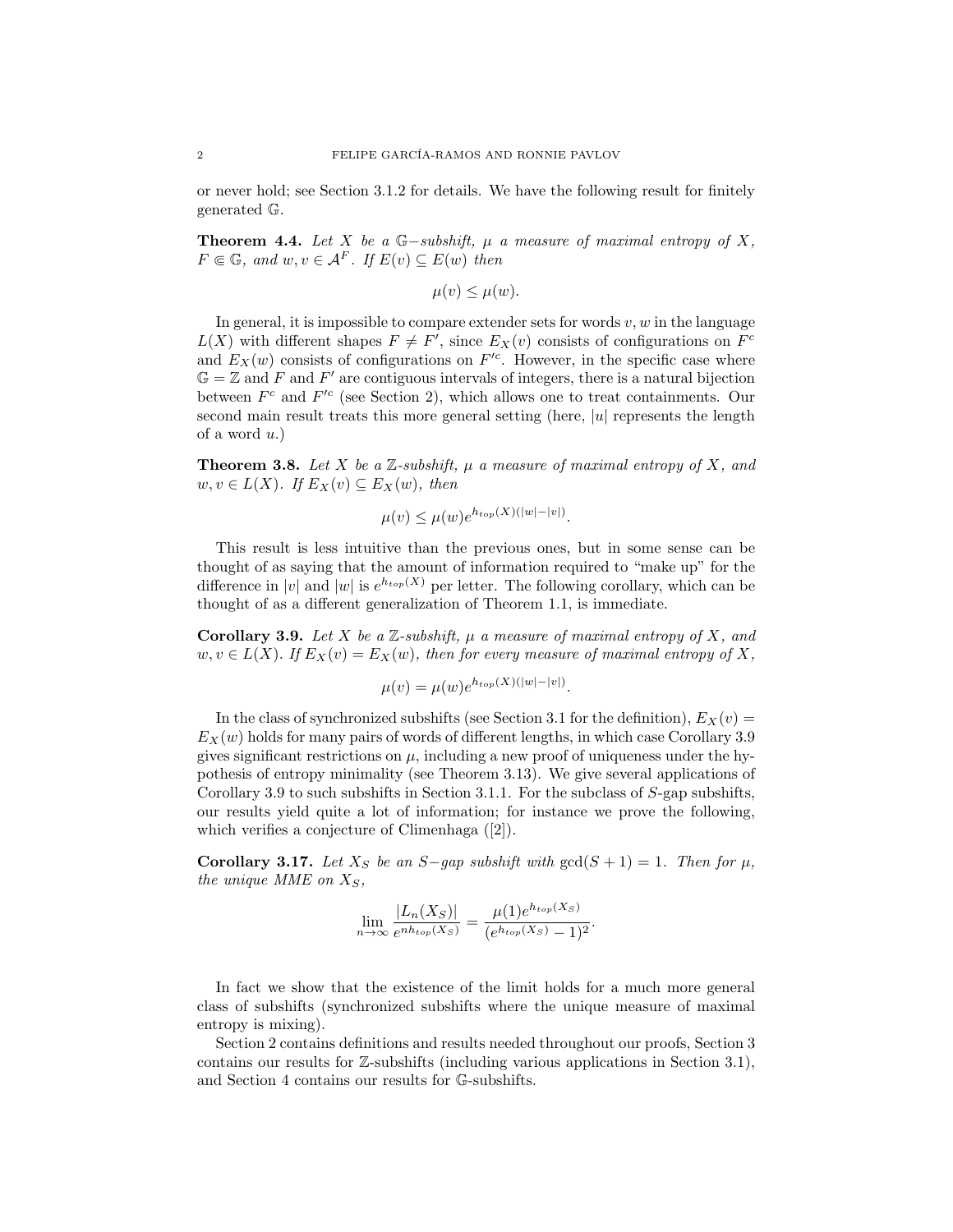### 2. General definitions and preliminaries

We will use G to refer to a countable discrete group. We write  $F \in \mathbb{G}$  to mean that F is a finite subset of  $\mathbb{G}$ , and unless otherwise stated, F always refers to such an object.

A sequence  ${F_n}_{n \in \mathbb{N}}$  with  $F_n \in \mathbb{G}$  is said to be **Følner** if for every  $K \in \mathbb{G}$ , we have that  $|(K \cdot F_n) \Delta F_n|/|F_n| \to 0$ . We say that G is **amenable** if it admits a Følner sequence. In particular, Z is an amenable group, since any sequence  ${F_n} = [a_n, b_n] \cap \mathbb{Z}$  with  $b_n - a_n \to \infty$  is Følner.

Let  $\mathcal A$  be any finite set (usually known as the alphabet). We call  $\mathcal A^{\mathbb G}$  the full  $\mathcal A$ shift on  $\mathbb{G}$ , and endow it with the product topology (using the discrete topology on A). For  $x \in \mathcal{A}^{\mathbb{G}}$ , we use  $x_i$  to represent the *i*th coordinate of x, and  $x_F$  to represent the restriction of x to any  $F \in \mathbb{G}$ .

For any  $g \in \mathbb{G}$ , we use  $\sigma_q$  to denote the left translation by g on  $\mathcal{A}^{\mathbb{G}}$ , also called the **shift by** g; note that each  $\sigma_g$  is an automorphism. We say  $X \subseteq \mathcal{A}^{\mathbb{G}}$  is a G-subshift if it is closed and  $\sigma_g(X) = X$  for all  $g \in \mathbb{G}$ ; when  $\mathbb{G} = \mathbb{Z}$  we simply call it a subshift.

For  $F \in \mathbb{G}$ , we call an element of  $\mathcal{A}^F$  a **word with shape** F. For w a word with shape F and x either a point of  $\mathcal{A}^{\mathbb{G}}$  or a word with shape  $F' \supset F$ , we say that w is a subword of x if  $x_{q+F} = w$  for some  $q \in \mathbb{G}$ .

For any F, the F-language of X is the set  $L_F(X) \subseteq \mathcal{A}^F = \{x_F : x \in X\}$  of words with shape F that appear as subwords of points of X. When  $\mathbb{G} = \mathbb{Z}$ , we use  $L_n(X)$  to refer to  $L_{\{0,\ldots,n-1\}}(X)$  for  $n \in \mathbb{N}$ . We define

$$
L(X) := \bigcup_{F \in \mathbb{G}} L_F(X) \text{ if } \mathbb{G} \neq \mathbb{Z} \text{ and}
$$

$$
L(X) := \bigcup_{n \in \mathbb{N}} L_n(X) \text{ if } \mathbb{G} = \mathbb{Z}.
$$

For any G-subshift X and  $w \in L_F(X)$ , we define the **cylinder set of** w as

$$
[w] := \{ x \in X : x_F = w \}.
$$

Whenever we refer to an interval in  $\mathbb{Z}$ , it means the intersection of that interval with Z. So, for instance, if  $x \in \mathcal{A}^{\mathbb{Z}}$  and  $i < j$ ,  $x_{[i,j]}$  represents the subword of x that starts in position i and ends in position j. Unless otherwise stated, a word  $w \in \mathcal{A}^n$ is taken to have shape  $[0, n)$ . Every word  $w \in L(\mathcal{A}^\mathbb{Z})$  is in some  $\mathcal{A}^n$  by definition; we refer to this *n* as the **length** of *w* and denote it by  $|w|$ .

For any amenable G with Følner sequence  ${F_n}_{n\in\mathbb{N}}$  and any G-subshift X, we define the **topological entropy of**  $X$  as

$$
h_{top}(X) = \lim_{n \to \infty} \frac{1}{|F_n|} \log |L_{F_n}(X)|
$$

(this definition is in fact independent of the Følner sequence used.)

For any  $w \in L(X)$ , we define the **extender set of** w as

$$
E_X(w) := \{x|_{F^c} : x \in [w]\}.
$$

**Example 2.1.** For any  $G \neq \mathbb{Z}$ , if X is the full shift on two symbols,  $\{0,1\}^G$ , then for any F, all words in  $\{0,1\}^F$  have the same extender set, namely  $\{0,1\}^{\tilde{F}^c}$ .

**Example 2.2.** Take  $G = \mathbb{Z}^2$  and X the hard-square shift on  $\{0, 1\}$  in which adjacent 1s are forbidden horizontally and vertically. Then if we take  $F = \{(0, 0)\}\,$ ,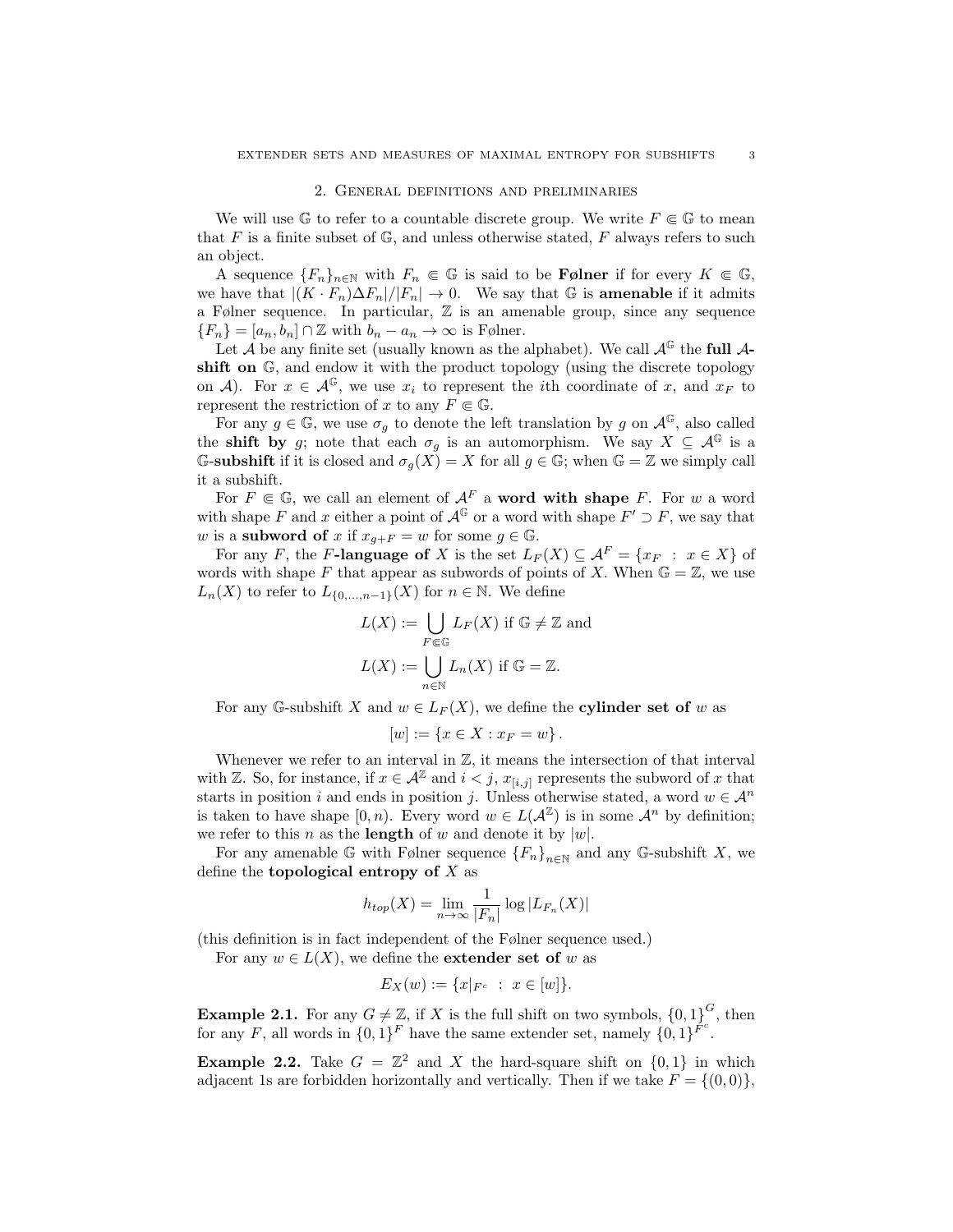we see that  $E(0)$  is the set of all configurations on  $\mathbb{Z}^2 \setminus F$  which are legal, i.e. which contain no adjacent 1s. Similarly,  $E(1)$  is the set of all legal configurations on  $\mathbb{Z}^2 \setminus F$  which also contain 0s at  $(0, \pm 1)$  and  $(\pm 1, 0)$ . In particular, we note that here  $E(1) \subsetneq E(0)$ .

In the specific case  $\mathbb{G} = \mathbb{Z}$  and  $w \in L_n(X)$ , we may identify  $E_X(w)$  with the set of sequences which are concatenations of the left side and the right side, i.e.  $\{(x_{(-\infty,0)}x_{[n,\infty)}) : x \in [w]\},$  and in this way can relate extender sets even for v, w with different lengths. All extender sets in  $\mathbb Z$  will be interpreted in this way.

**Example 2.3.** If X is the full shift on two symbols,  $\{0,1\}^{\mathbb{Z}}$ , then all words in  $L(X)$ have the same extender set, since they are all identified with  $\{0,1\}^{\mathbb{Z}}$ .

**Example 2.4.** If X is the golden mean  $\mathbb{Z}-$ subshift on {0, 1} where adjacent 1s are prohibited, then  $E(000)$  is the set of all legal configurations on  $\mathbb{Z} \setminus \{0, 1, 2\}$ , which is identified with the set of all  $\{0,1\}$  sequences x which have no adjacent 1s, with the exception that  $x_0 = x_1 = 1$  is allowed. This is because 000 may be preceded by a one-sided sequence ending with 1 and followed by a one-sided sequence beginning with 1, and after the identification with  $\{0,1\}^{\mathbb{Z}}$ , those 1s could become adjacent.

Similarly,  $E(01)$  is identified with the set of all x on  $\mathbb Z$  which have no adjacent 1s and satisfy  $x_0 = 0$ , and  $E(1)$  is identified with the set of all x on Z which have no adjacent 1s and satisfy  $x_0 = x_1 = 0$ .

Therefore, even though they have different lengths, we can say here that  $E(1) \subsetneq$  $E(01) \subsetneq E(000) = E(0).$ 

The next few definitions concern measures. Every measure in this work is assumed to be a Borel probability measure  $\mu$  on a G-subshift X which is invariant under all shifts  $\sigma_q$ . By a generalization of the Bogolyubov-Krylov theorem, every G–subshift X has at least one such measure. For any such  $\mu$  and any  $w \in L(X)$ , we will use  $\mu(w)$  to denote  $\mu([w])$ .

For any Følner sequence  $\{F_n\}$ , we define the **entropy** of any such  $\mu$  as

$$
h_{\mu}(X) := \lim_{n \to \infty} \frac{1}{|F_n|} \sum_{w \in \mathcal{A}^{F_n}} -\mu(w) \log \mu(w).
$$

Again, this limit does not depend on the choice of Følner sequence (see [9] for proofs of this property and of other basic properties of entropy of amenable group actions).

It is always the case that  $h_\mu(X) \leq h(X)$ , and so a measure  $\mu$  is called a **measure** of maximal entropy (or MME) if  $h_{\mu}(X) = h_{top}(X)$ . For amenable G, every G−subshift has at least one measure of maximal entropy [17].

We briefly summarize some classical results from ergodic theory. A measure  $\mu$  is ergodic if every set which is invariant under all  $\sigma_q$  has measure 0 or 1. In fact, every measure  $\mu$  can be written as a generalized convex combination (really an integral) of ergodic measures; this is known as the ergodic decomposition (e.g. see Section 8.7 of [6]). The entropy map  $\mu \mapsto h_{\mu}$  is linear and so the ergodic decomposition extends to measures of maximal entropy as well; every MME can be written as a generalized convex combination of ergodic MMEs.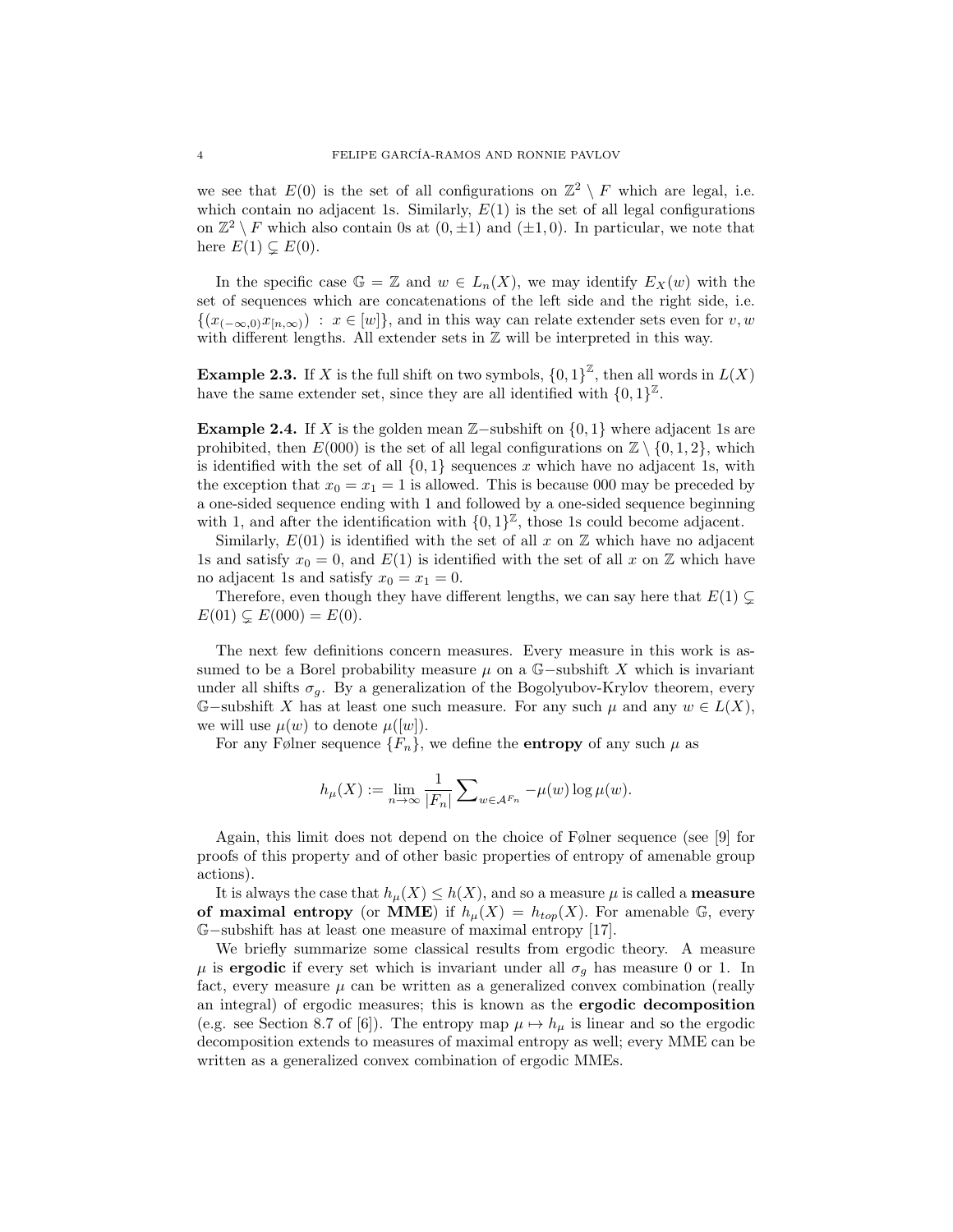**Theorem 2.5** (Pointwise ergodic theorem [12]). For any ergodic measure  $\mu$  on a  $\mathbb{G}-subshift\ X,$  there exists a Følner sequence  $\{F_n\}$  such that for every  $f\in L^1(\mu)$ ,

$$
\mu\left(\left\{x:\lim_{n\to\infty}\frac{1}{|F_n|}\sum_{g\in F_n}f(\sigma_gx)=\int f\ d\mu\right\}\right)=1.
$$

Theorem 2.6 (Shannon-Macmillan-Breiman theorem for amenable groups [23]). For any ergodic measure  $\mu$  on a G-subshift X, there exists a Følner sequence  $\{F_n\}$ such that

$$
\mu\left(\left\{x:\lim_{n\to\infty}-\frac{1}{|F_n|}\mu(x_{F_n})=h_\mu(X)\right\}\right)=1.
$$

The classical pointwise ergodic and Shannon-Macmillan-Breiman theorems were originally stated for  $\mathbb{G} = \mathbb{Z}$  and the Følner sequence  $[0, n]$ . We only need Theorem 2.6 for the following corollary.

**Corollary 2.7.** Let  $\mu$  be an ergodic measure of maximal entropy on a G-subshift X. There exists a Følner sequence  $\{F_n\}$  such that for every  $S_n \subseteq L_{F_n}(X)$  such that  $\mu(S_n) \to 1$ , then

$$
\lim_{n \to \infty} \frac{1}{|F_n|} \log |S_n| = h_{top}(X).
$$

*Proof.* Take X,  $\mu$  as in the theorem,  $\{F_n\}$  a Følner sequence that satisfies the Shannon-Macmillan-Breiman theorem, and  $S_n$  as in the theorem. Fix any  $\epsilon > 0$ . By the definition of topological entropy,

$$
\limsup_{n\to\infty}\frac{1}{|F_n|}\log|S_n|\leq \lim_{n\to\infty}\frac{1}{|F_n|}\log|L_{F_n}(X)|=h_{top}(X).
$$

For every  $n$ , define

$$
T_n = \{ w \in \mathcal{A}^{F_n} \; : \; \mu(w) < e^{-|F_n|(h_{top}(X) - \epsilon)}.
$$

By the Shannon-Macmillan-Breiman theorem,  $\mu(\bigcup_N \bigcap_{n=N}^{\infty} T_n) = 1$ , and so  $\mu(T_n) \to 1$ . Therefore,  $\mu(S_n \cap T_n) \to 1$ , and by definition of  $T_n$ ,

$$
|S_n \cap T_n| \ge \mu(S_n \cap T_n) e^{|F_n|(h_{top}(X) - \epsilon)}.
$$

Therefore, for sufficiently large  $n, |S_n| \geq |S_n \cap T_n| \geq 0.5e^{|F_n|(h_{top}(X) - \epsilon)}$ . Since  $\epsilon > 0$ was arbitrary, the proof is complete.  $\Box$ 

Finally, several of our main arguments rely on the following elementary combinatorial lemma, whose proof we leave to the reader.

**Lemma 2.8.** If S is a finite set,  $\{A_s\}$  is a collection of finite sets,  $m = \min\{|A_s|\},$ and  $M = \max_{a \in \bigcup A_s} |\{s \mid a \in A_s\}|$ , then

$$
\left|\bigcup_{s\in S}A_s\right|\geq |S|\frac{m}{M}.
$$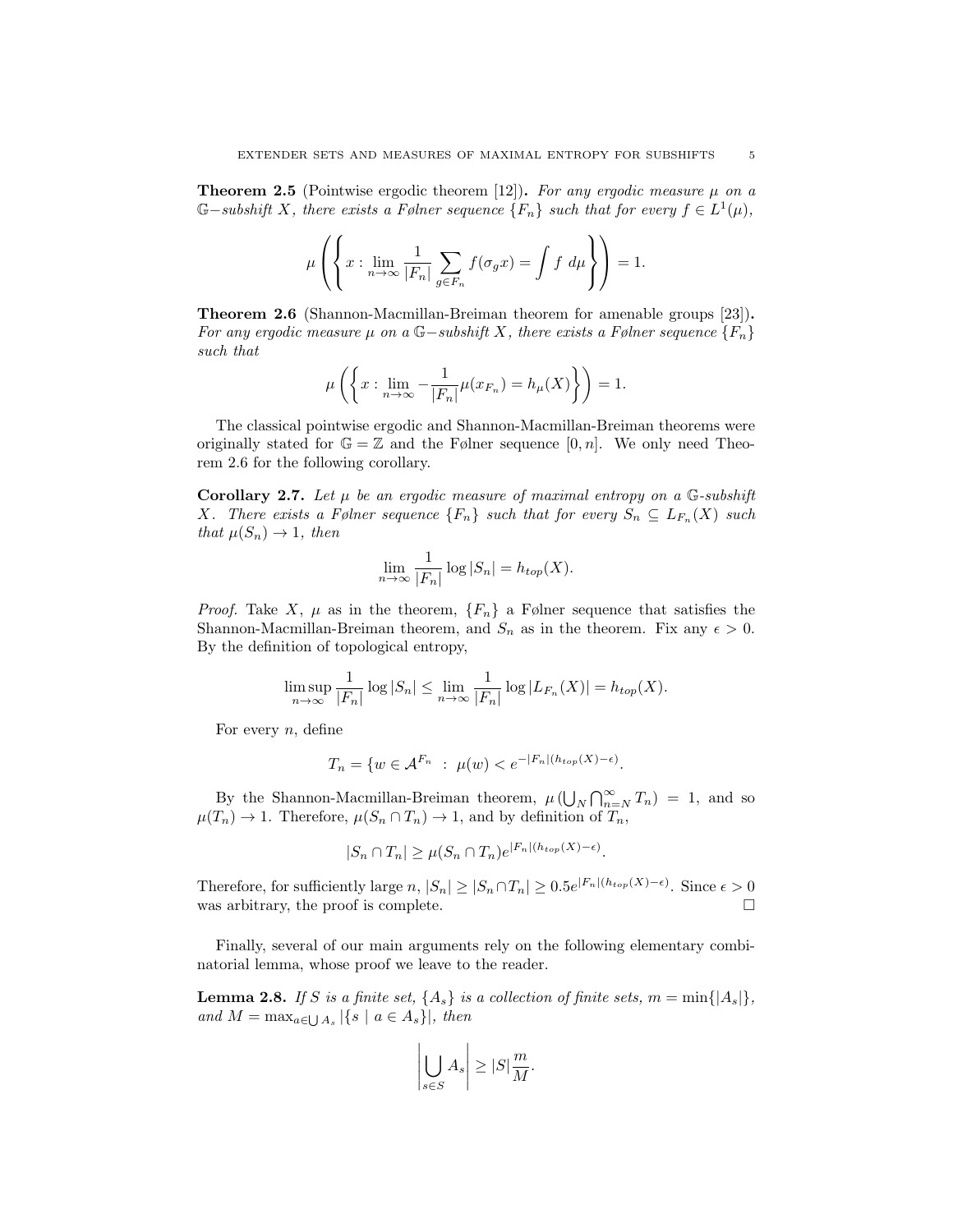## 3. Results on Z−Subshifts

In this section we present the results for  $\mathbb{G} = \mathbb{Z}$ , and must begin with some standard definitions about Z−subshifts.

For words  $v \in \mathcal{A}^m$  and  $w \in \mathcal{A}^n$  with  $m \leq n$ , we say that v is a **prefix** of w if  $w_{[0,m)} = v$ , and v is a suffix of w if  $w_{[n-m,n]} = v$ .

We now need some technical definitions about replacing one or more occurrences of a word v by a word w inside a larger word u, which are key to most of our arguments in this section. First, for any  $v \in L(A^{\mathbb{Z}})$ , we define the function  $O_v$ :  $L(\mathcal{A}^{\mathbb{Z}}) \to \mathcal{P}(\mathbb{N})$  which sends any word u to the set of locations where v occurs as a subword in  $u$ , i.e.

$$
O_v(u) := \{ i \in \mathbb{N} : \sigma_i(u) \in [v] \}.
$$

For any  $w \in L(\mathcal{A}^\mathbb{Z})$ , we may then define the function  $R_u^{v \to w} : O_v(u) \to L(\mathcal{A}^\mathbb{Z})$ which replaces the occurrence of v within u at some position in  $O_v(u)$  by the word w. Formally,  $R_u^{v\to w}(i)$  is the word u' of length  $|u| - |v| + |w|$  defined by  $u'_{[0,i)} = u_{[0,i)}$ ,  $u'_{[i,i+|w|)} = w$ , and  $u'_{[i+|w|,|u|-|v|+|w|)} = u_{[i+|v|,|u|)}$ .

Our arguments in fact require replacing many occurrences of  $v$  by  $w$  within a word u, at which point some technical obstructions appear. For instance, if several occurrences of v overlap in u, then replacing one by  $w$  may destroy the other. The following defines conditions on  $v$  and  $w$  which obviate these and other problems which would otherwise appear in our counting arguments.

**Definition 3.1.** For  $v, w \in L(\mathcal{A}^{\mathbb{Z}})$ , we say that v respects the transition to w if, for any  $u \in L(\mathcal{A}^\mathbb{Z})$  and any  $i \in O_v(u)$ ,

> (i)  $j + |w| - |v| \in O_v(R_u^{v \to w}(i))$  for any  $j \in O_v(u)$  with  $i < j$ , (ii)  $j \in O_v(R_u^{v \to w}(i))$  for any  $j \in O_v(u)$  with  $i > j$ , (iii)  $j \in O_w(R_u^{v \to w}(i))$  for any  $j \in O_w(u)$  with  $i > j$ , (iv)  $j + |w| - |v| > i$  for any  $j \in O_v(u)$  with  $i < j$ .

Informally,  $v$  respects the transition to  $w$  if, whenever a single occurrence of v is replaced by w in a word u, all other occurrences of v in u are unchanged, all occurrences of  $w$  in  $u$  to the left of the replacement are unchanged, and all occurrences of  $v$  in  $u$  which were to the right of the replaced occurrence remain on that side of the replaced occurrence.

When  $v$  respects the transition to  $w$ , we are able to meaningfully define replacement of a set of occurrences of v by w, even when those occurrences of v overlap, as long as we move from left to right. For any  $u, v, w \in L(X)$ , we define a function  $R_u^{v\to w} : \mathcal{P}(O_v(u)) \to L(X)$  as follows. For any  $S := \{s_1, ..., s_n\} \subseteq O_v(u)$  (where we always assume  $s_1 < s_2 < \ldots < s_n$ ), we define sequential replacements  $\{u^m\}_{m=1}^{n+1}$  by 1)  $u = u^1$ . 2)  $u^{m+1} = R_{u^m}^{v \to w}(s_m + (m-1)(|w| - |v|)).$ 

Finally, we define  $R_u^{v\to w}(S)$  to be  $u^{n+1}$ .

We first need some simple facts about  $R_u^{v \to w}$  which are consequences of Definition 3.1.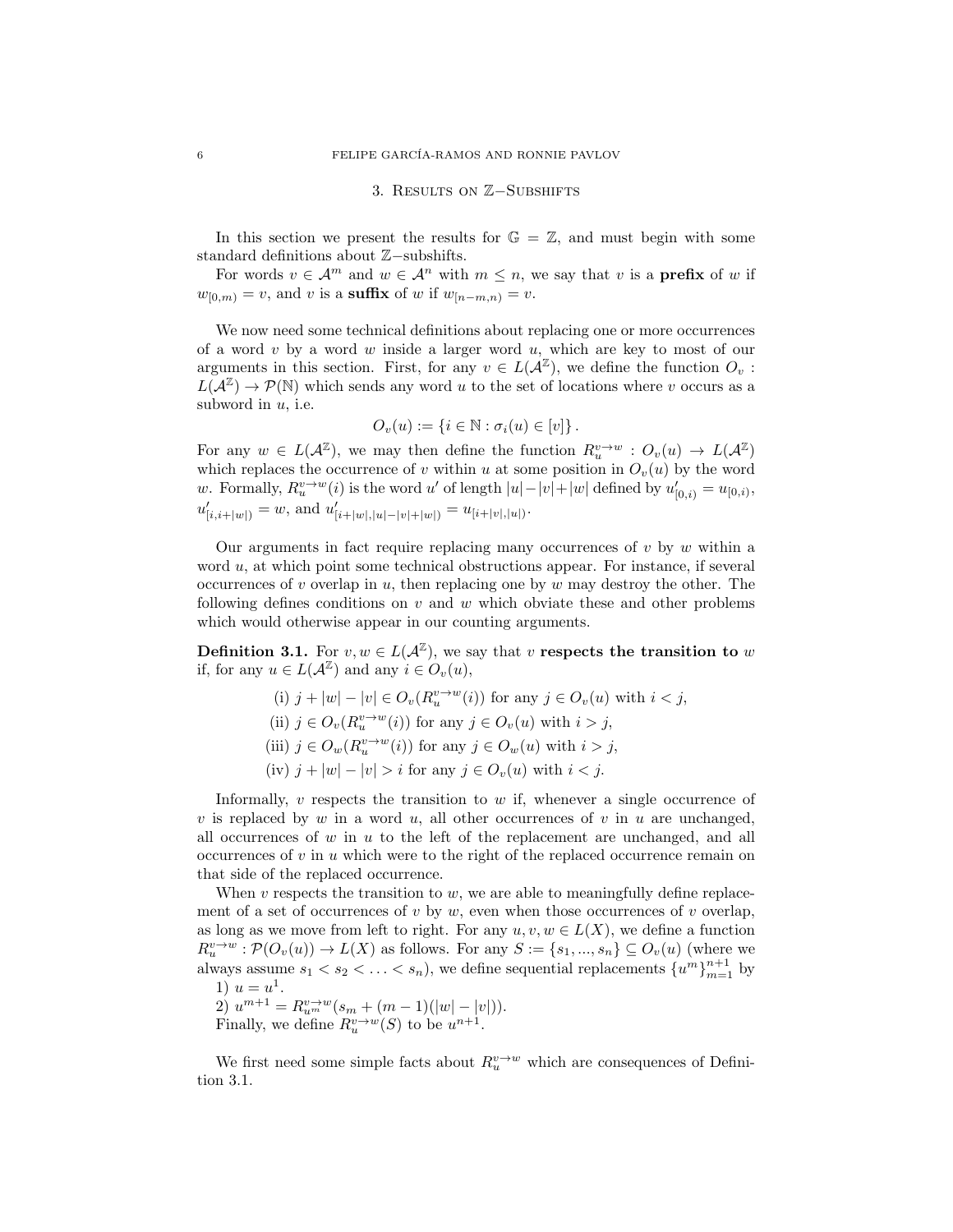**Lemma 3.2.** For any  $u, v, w \in L(X)$  where v respects the transition to w and any  $S = \{s_1, ..., s_n\} \subseteq O_v(u)$ , all replacements of v by w persist throughout, i.e.  $\{s_1, s_2 + (|w| - |v|), s_3 + 2(|w| - |v|), \ldots, s_n + (n-1)(|w| - |v|)\} \subseteq O_w(R_u^{v \to w}(S)).$ 

*Proof.* Choose any  $v, w, u, S$  as in the lemma, and any  $s_i \in S$ . Using the terminology above, clearly  $s_i + (i-1)(|w| - |v|) \in O_w(u^{(i+1)})$ . By property (iv) of a respected transition,  $s_1 < s_2 + |w| - |v| < \ldots < s_n + (n-1)(|w| - |v|)$ . Then, since  $s_i + (i - 1)(|w| - |v|) < s_j + (j - 1)(|w| - |v|)$  for  $j > i$ , by property (iii) of respected transition,  $s_i + (i - 1)(|w| - |v|) \in O_w(u^{(j+1)})$  for all  $j > i$ , and so  $s_i + (i-1)(|w| - |v|) \in O_w(R_u^{v \to w}(S))$ . Since i was arbitrary, this completes the  $\Box$ 

**Lemma 3.3.** For any  $u, v, w \in L(X)$  where v respects the transition to w and any  $S = \{s_1, ..., s_n\} \subseteq O_v(u)$ , any occurrence of v not explicitly replaced in the construction of  $R_u^{v\to w}$  also persists, i.e. if  $m \in O_v(u) \setminus S$  and  $s_i < m < s_{i+1}$ , then  $m + i(|w| - |v|) \in O_v(R_u^{v \to w}(S)).$ 

*Proof.* Choose any  $v, w, u, S$  as in the lemma, and any  $m \in O_v(u) \cap (s_i, s_{i+1})$  for some  $i$ . Using property (i) of a respected transition, a simple induction implies that  $m+j(|w|-|v|) \in O_v(u^{(j+1)})$  for all  $j \leq i$ . By property (iv) of a respected transition,  $m+i(|w|-|v|) < s_{i+1}+i(|w|-|v|) < \ldots < s_n+(n-1)(|w|-|v|)$ . Therefore, using property (ii) of a respected transition allows a simple induction which implies that  $m+i(|w|-|v|) \in O_v(u^{(j+1)})$  for all  $j > i$ , and so  $m+i(|w|-|v|) \in O_v(R_u^{v\to w}(S))$ . □

We may now prove injectivity of  $R_u^{v\to w}$  under some additional hypotheses, which is key for our main proofs.

**Lemma 3.4.** Let  $v, w \in L(X)$  such that v respects the transition to w, v is not a suffix of w, and w is not a prefix of v. For any  $u \in L(X)$  and  $m$ ,  $R_u^{v\rightarrow w}$  is injective on the set of m-element subsets of  $O_n(u)$ .

*Proof.* Assume that  $v, w, u$  are as in the lemma, and choose  $S = \{s_1, ..., s_n\} \neq S'$  $\{s'_1, ..., s'_n\} \subseteq O_v(u)$  with  $|S| = |S'| = m$ .

We first treat the case where  $|v| \ge |w|$ , and recall that w is not a prefix of v. Since  $S \neq S'$ , we can choose i maximal so that  $s_j = s'_j$  for  $j < i$ . Then  $s_i \neq s'_i$ ; we assume without loss of generality that  $s_i < s'_i$ . Since  $s_i \in S$ , we know that  $s_i \in O_v(u)$ . Since  $s'_{i-1} = s_{i-1} < s_i < s'_{i}$ , by Lemma 3.3  $s_i + (i - 1)(|w| - |v|) \in O_v(R_u^{v \to w}(S'))$ . Also, by Lemma 3.2,  $s_i + (i-1)(|w| - |v|) \in O_w(R_u^{v \to w}(S))$ . Since w is not a prefix of v, this means that  $R_u^{v\to w}(S) \neq R_u^{v\to w}(S')$ , completing the proof of injectivity in this case.

We now treat the case where  $|v| \leq |w|$ , and recall that v is not a suffix of w. Since  $S \neq S'$ , we can choose i maximal so that  $s_{m-j} = s'_{m-j}$  for  $j < i$ . Then  $s_{m-i} \neq s'_{m-i}$ ; we assume without loss of generality that  $s_{m-i} < s'_{m-i}$ . Since  $s'_{m-i} \in S'$ , we know that  $s'_{m-i} \in O_v(u)$ . Since  $s_{m-i} < s'_{m-i} < s'_{m-i+1} = s_{m-i+1}$ , by Lemma 3.3  $s'_{m-i} + (m-i)(|w| - |v|) \in O_v(R_u^{v \to w}(S))$ . Also, by Lemma 3.2,  $s'_{m-i} + (m-i-1)(|w| - |v|) \in O_w(R_u^{v \to w}(S'))$ . Since v is not a suffix of w, this means that  $R_u^{v\to w}(S) \neq R_u^{v\to w}(S')$ , completing the proof of injectivity in this case and in general.  $\Box$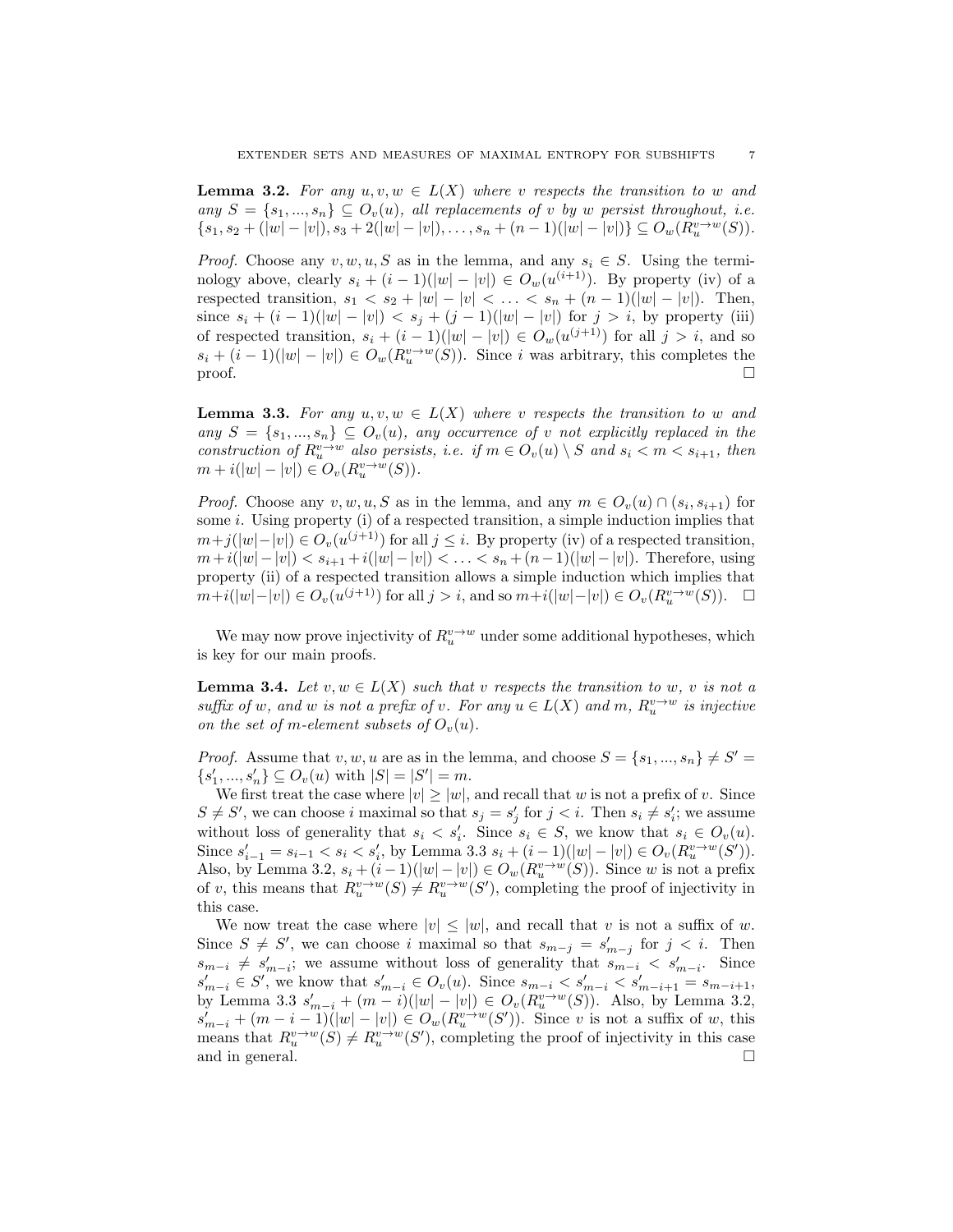**Lemma 3.5.** Let  $v, w \in L(X)$  such that v respects the transition to w, v is not a suffix of w, and w is not a prefix of v. Then for any u' and any  $m \leq |O_w(u')|$ ,

$$
|\{(u, S) : |S| = m, S \subseteq O_v(u), u' = R_u^{v \to w}(S)\}| \leq {\binom{|O_w(u')|}{m}}.
$$

*Proof.* Assume that  $v, w, u'$  are as in the lemma, and denote the set above by  $f(u')$ . For any  $(u, S) \in f(u')$  we define  $g(S) = \{s_1, s_2+|w|-|v|, \ldots, s_m+(m-1)(|w|-|v|)\};$ note that by Lemma 3.2,  $g(S) \subseteq O_w(u')$ .

We claim that for any S, there is at most one u for which  $(u, S) \in f(u')$ . One can find this u by simply reversing each of the replacements in the definition of  $R_u^{v\to w}(S)$ . Informally, the only such u is  $u = R_{u'}^{v\leftarrow w}(g(S))$ , where  $R_{u'}^{v\leftarrow w}$  is defined analogously to  $R_u^{v \to w}$  with replacements of w by v made from right to left instead of  $v$  by  $w$  made from left to right.

Finally, since  $g(S) \subseteq O_w(u')$ , and since g is clearly injective, there are less than or equal to  $\binom{|O_w(u')|}{m}$  choices for S with  $(u, S) \in f(u')$  for some u, completing the proof.  $\Box$ 

We may now prove the desired relation for v, w with  $E(v) \subseteq E(w)$  under additional assumptions on  $v$  and  $w$ .

**Proposition 3.6.** Let X be a subshift,  $\mu$  a measure of maximal entropy of X, and  $v, w \in L(X)$ . If v respects the transition to w, v is not a suffix of w, w is not a prefix of v, and  $E_X(v) \subseteq E_X(w)$ , then

$$
\mu(v) \le \mu(w) e^{h_{top}(X)(|w|-|v|)}.
$$

Proof. Let  $\delta, \varepsilon \in \mathbb{Q}_+$ . We may assume without loss of generality that  $\mu$  is an ergodic MME, since proving the desired inequality for ergodic MMEs implies it for all MMEs by ergodic decomposition.

For every  $n \in \mathbb{Z}_+$ , we define

$$
S_n := \{ u \in L_n(X) : |O_v(u)| \ge n(\mu(v) - \delta) \text{ and } |O_w(u)| \le n(\mu(w) + \delta) \}.
$$

By the pointwise ergodic theorem (applied to  $\chi_{[v]}$  and  $\chi_{[w]}$ ),  $\mu(S_n) \to 1$ . Then, by Corollary 2.7, there exists N so that for  $n > N$ ,

$$
|S_n| > e^{n(h_{top}(X) - \delta)}.
$$

For each  $u \in S_n$ , we define

$$
A_u := \{ R_u^{v \to w}(S) : S \subseteq O_v(u) \text{ and } |S| = \varepsilon n \}
$$

(without loss of generality we may assume  $\varepsilon n$  is an integer by taking a sufficiently large  $n.$ )

Since  $E_X(v) \subseteq E_X(w)$  we have that  $A_u \subset L(X)$ . Also, by Lemma 3.4,

$$
|A_u| = \binom{n(\mu(v) - \delta)}{\varepsilon n}
$$

for every  $u$ .

On the other hand, for every  $u' \in \bigcup_{u \in S_n} A_u$  we have that

$$
|O_w(u')| \le n(\mu(w) + \delta) + n\varepsilon(2|w| + 1)
$$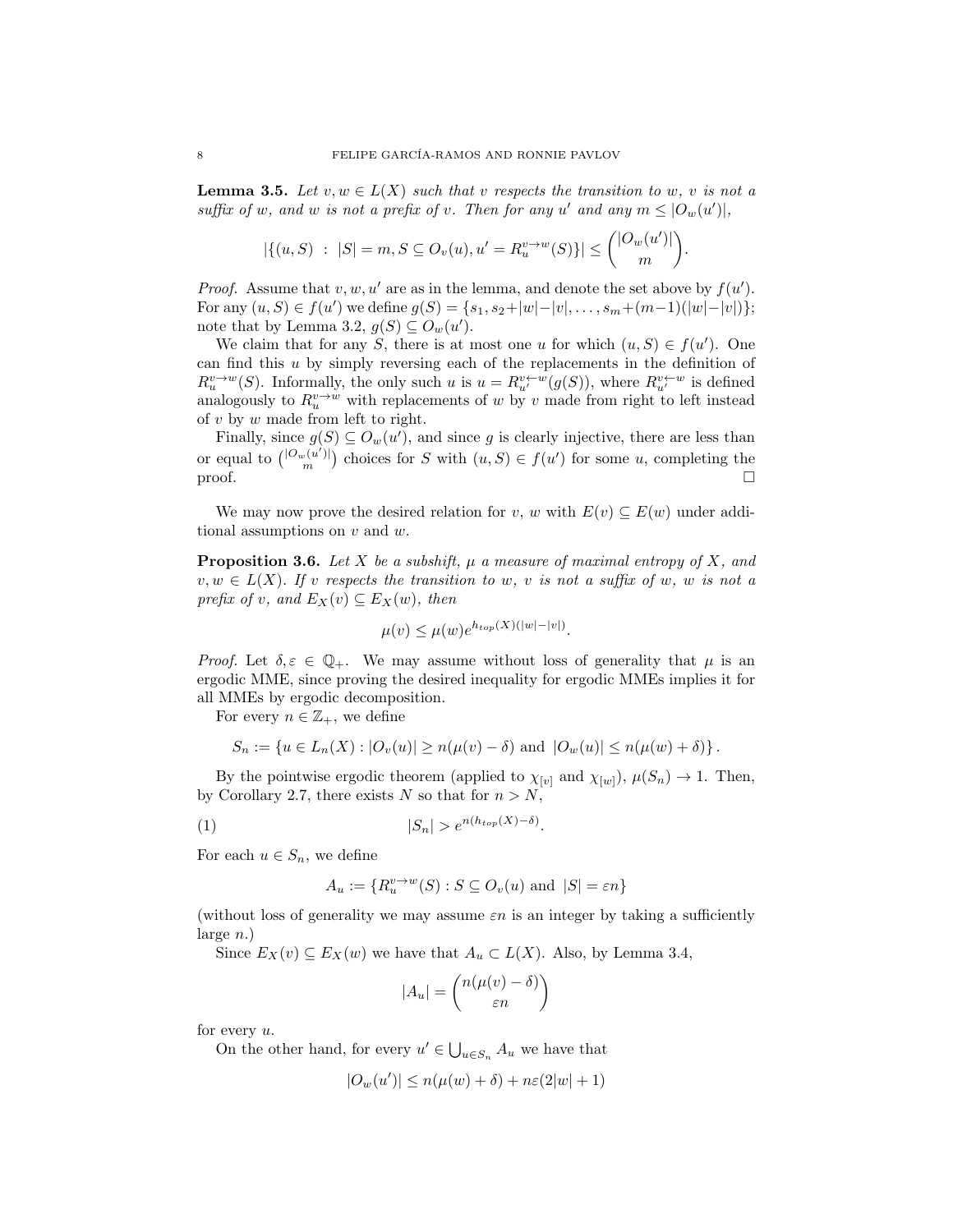(here, we use the fact that any replacement of v by w can create no more than  $2|w|$ ) new occurrences of w.) Therefore, by Lemma 3.5,

$$
|\{u \in S_n : u' \in A_u\}| \le \binom{n(\mu(w) + \delta + (2|w| + 1)\varepsilon)}{\varepsilon n}
$$

Then, by Lemma 2.8, we see that for  $n > N$ ,

$$
(2) \quad |L_m(X)| \geq \left| \bigcup_{u \in S_n} A_u \right| \geq |S_n| \binom{n(\mu(v) - \delta)}{\varepsilon n} \binom{n(mu(w) + \delta + (2|w| + 1)\varepsilon)}{\varepsilon n}^{-1}
$$

$$
\geq e^{n(h_{top}(X) - \delta)} \binom{n(\mu(v) - \delta)}{\varepsilon n} \binom{n(mu(w) + \delta + (2|w| + 1)\varepsilon)}{\varepsilon n}^{-1}.
$$

For readability, we define  $x = \mu(v) - \delta$  and  $y = \mu(w) + \delta$ . Now, we take logarithms of both sides, divide by  $n$ , and let  $n$  approach infinity. Stirling's approximation and the definition of entropy yield

$$
h_{top}(X)(1+\varepsilon(|w|-|v|)) \ge h_{top}(X) - \delta + x \log x - (x-\varepsilon) \log(x-\varepsilon)
$$
  
 
$$
- (y+(2|w|+1)\varepsilon) \log(y+(2|w|+1)\varepsilon) + (y+2|w|\varepsilon) \log(y+2|w|\varepsilon).
$$

We subtract  $h_{top}(X)$  from both sides, let  $\delta \to 0$ , and simplify to obtain

$$
h_{top}(X)\varepsilon(|w|-|v|) \ge \varepsilon \log \mu(v) + (\mu(v) - \varepsilon) \left( \log \frac{\mu(v)}{\mu(v) - \varepsilon} \right)
$$

$$
- \varepsilon \log(\mu(w) + (2|w|+1)\varepsilon) - (\mu(w) + 2|w|\varepsilon) \log \left( \frac{\mu(w) + (2|w|+1)\varepsilon}{\mu(w) + 2|w|\varepsilon} \right).
$$

We have that

$$
\lim_{\varepsilon \to 0} \frac{\mu(v) - \varepsilon}{\varepsilon} \log \frac{\mu(v)}{\mu(v) - \varepsilon}
$$
\n
$$
= \lim_{\varepsilon \to 0} \frac{\mu(v)}{\varepsilon} \log \frac{\mu(v)}{\mu(v) - \varepsilon}
$$
\n
$$
= 1,
$$

and

$$
\lim_{\varepsilon \to 0} -\frac{\mu(w) + 2|w|\varepsilon}{\varepsilon} \log \left( \frac{\mu(w) + (2|w| + 1)\varepsilon}{\mu(w) + 2|w|\varepsilon} \right)
$$
\n
$$
= \lim_{\varepsilon \to 0} -\frac{\mu(w)}{\varepsilon} \log \left( \frac{\mu(w) + (2|w| + 1)\varepsilon}{\mu(w) + 2|w|\varepsilon} \right)
$$
\n
$$
= \lim_{t \to 0} -\frac{1}{t} \log \left( \frac{1 + (2|w| + 1)t}{1 + 2|w|t} \right)
$$
\n
$$
= -1.
$$

This implies (by dividing by  $\varepsilon$  and taking limit on the previous estimate) that

$$
h_{top}(X)(|w|-|v|) \ge \log \mu(v) - \log \mu(w).
$$

Exponentiating both sides and solving for  $\mu(v)$  completes the proof.

Our strategy is now to show that any pair  $v, w$ , the cylinder sets  $[v]$  and  $[w]$ may each be partitioned into cylinder sets of the form  $[\alpha v \beta]$  and  $[\alpha w \beta]$  where the additional hypotheses of Theorem 3.6 hold on corresponding pairs. For this, we make the additional assumption that  $X$  has positive entropy to avoid some

.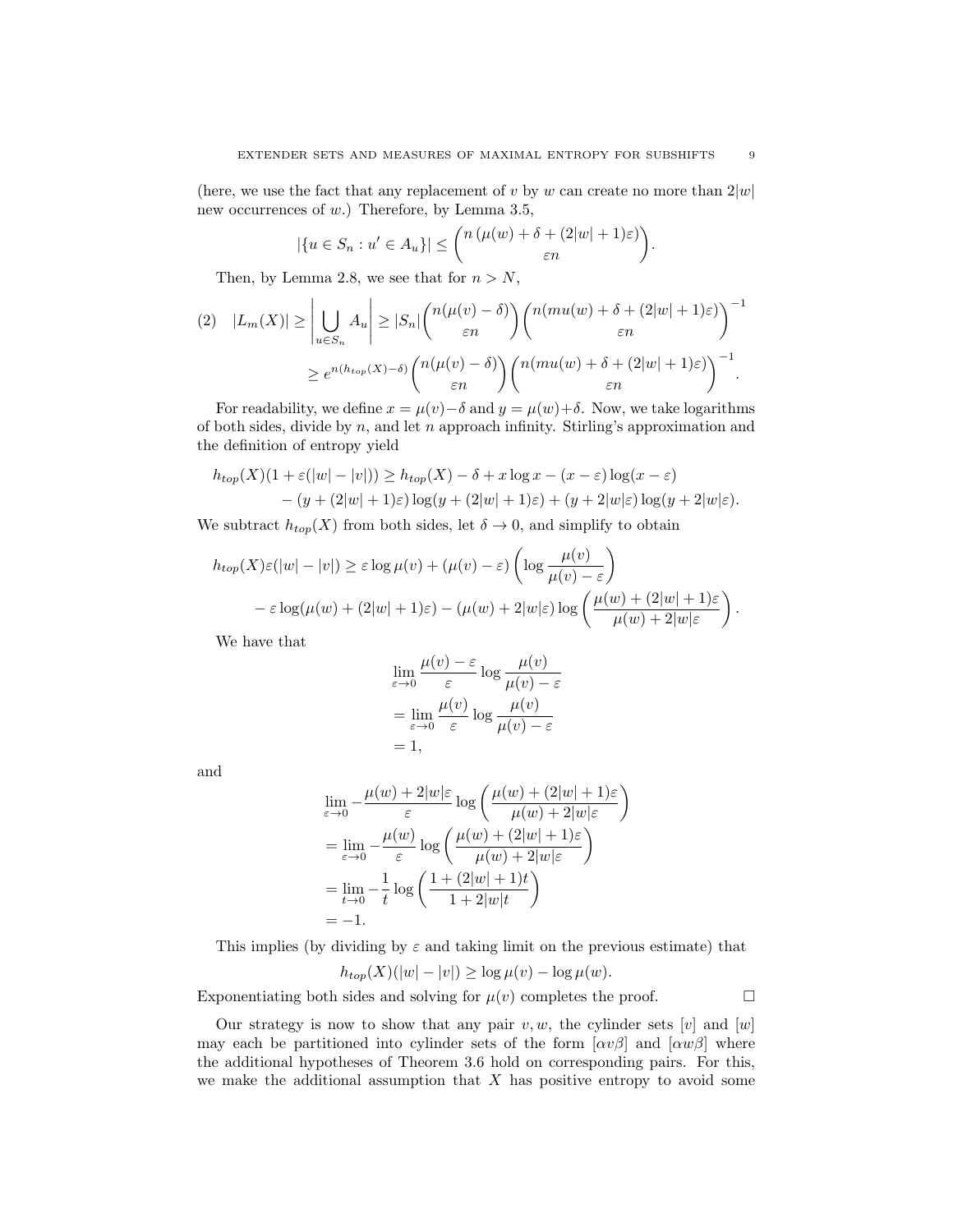pathological examples (for instance, note that if  $X = \{0^{\infty}\}\,$ , then it's not even possible to satisfy the hypotheses of Theorem 3.6!)

**Proposition 3.7.** Consider any subshift X with positive entropy,  $\mu$  an ergodic measure of maximal entropy of X, and v,  $w \in L(X)$ . For almost every  $x \in [v]$  there exists  $N, M \in \mathbb{Z}_+$  such that  $\alpha v\beta = x_{[-N,M]}$  respects the transition to  $\alpha w\beta$ ,  $\alpha v\beta$  is not a suffix of  $\alpha w\beta$ , and  $\alpha w\beta$  is not a prefix of  $\alpha v\beta$ .

Proof. Define

$$
Q:=\{\gamma\in L(X): \mu(\gamma)>0\}
$$

and, for all  $n \in \mathbb{N}$ , define  $Q_n := Q \cap A^n$ .

Recall that

$$
h_{\mu}(X) = \lim_{n \to \infty} \frac{1}{n} \sum_{w \in A^n} -\mu(w) \log \mu(w).
$$

The only positive terms of this sum are those corresponding to  $w \in Q_n$ , and it's a simple exercise to show that when  $\sum_{i=1}^{t} \alpha_i = 1$ ,  $\sum_{i=1}^{t} -\alpha_i \log \alpha_i$  has a maximum value of  $\log t$ . Therefore,

$$
h_{\mu}(X) \le \liminf_{n \to \infty} \frac{1}{n} \log |Q_n|.
$$

Since  $h_\mu(X) > 0$ ,  $|Q_n|$  grows exponentially. Therefore, there exists  $n_2 \in \mathbb{Z}_+$  such that for every  $n \geq n_2$  we have that  $|Q_n| \geq 2n$ .

Let

 $N := \max\{n_2, |v|\} + 1,$  $P := \{x \in X : x_{(-\infty,0)} \text{ periodic with period less than } |w|\},\$  $S := \{x \in X : \forall \gamma \in Q, \gamma \text{ is a subword of } x_{[0,\infty)}\}, \text{ and}$  $R := [v] \cap S \diagdown P.$ 

Assume that  $v \neq w$  otherwise the result is trivial. Since  $\mu$  has positive entropy, it is not supported on points with period less than  $|w|$ , and so for each  $i \leq |w|$ , there exists a word  $u_i \in L_{i+1}(X)$  with different first and last letters. Then the pointwise ergodic theorem (applied to  $\chi_{[u_1]}, \ldots, \chi_{[u_{|w|-1}]}$  with  $F_n = [-n, 0)$ ) implies that  $\mu(P) = 0$ . The pointwise ergodic theorem (applied to  $\chi_{[\gamma]}$  for  $\gamma \in Q$  with  $F_n = [0, n]$  shows that  $\mu(S) = 1$ , and so  $\mu(R) = \mu(v)$ . Choose arbitrary  $x \in R$ . If  $x_{(-\infty,0)}v$  is a suffix of  $x_{(-\infty,0)}w$ , then clearly  $|w| > |v|$ , and for any  $i > 0$ , the  $(i + |w|)$ th letters from the end of  $x_{(-\infty,0)}v$  and  $x_{(-\infty,0)}w$  must be the same, i.e.  $x(-i) = x(-i - |w| + |v|)$ . This would imply  $x \in P$ , which is not the case, and so  $x_{(-\infty,0)}v$  is not a suffix of  $x_{(-\infty,0)}w$ .

We can therefore define  $N' \geq N$  to be minimal so that for  $\alpha = x_{[-N',0]}, \alpha v$  is not a suffix of  $\alpha w$ . (Obviously if  $|v| \ge |w|$ , then  $N' = N$ .)

Since  $x \in S$ , we can define the minimal M so that all N'-letter words of positive  $\mu$ -measure are subwords of  $x_{[-N',M)}$ ; for brevity we write this as  $Q_{N'} \sqsubset x_{[-N',M)}$ .

Since  $N' \ge N \ge n_2$ ,  $|Q_{N'}| \ge 2N'$ , and so  $M > 2N'$ . Also, since M is the first natural with  $Q_{N'} \sqsubset x_{[-N',M)}$ , then

$$
\left|O_{x_{[M-N',M)}}(x_{[-N',M)})\right|=1,
$$

i.e. the N'-letter suffix of  $x_{[-N',M)} = \alpha v \beta$  appears only at the end of  $\alpha v \beta$ .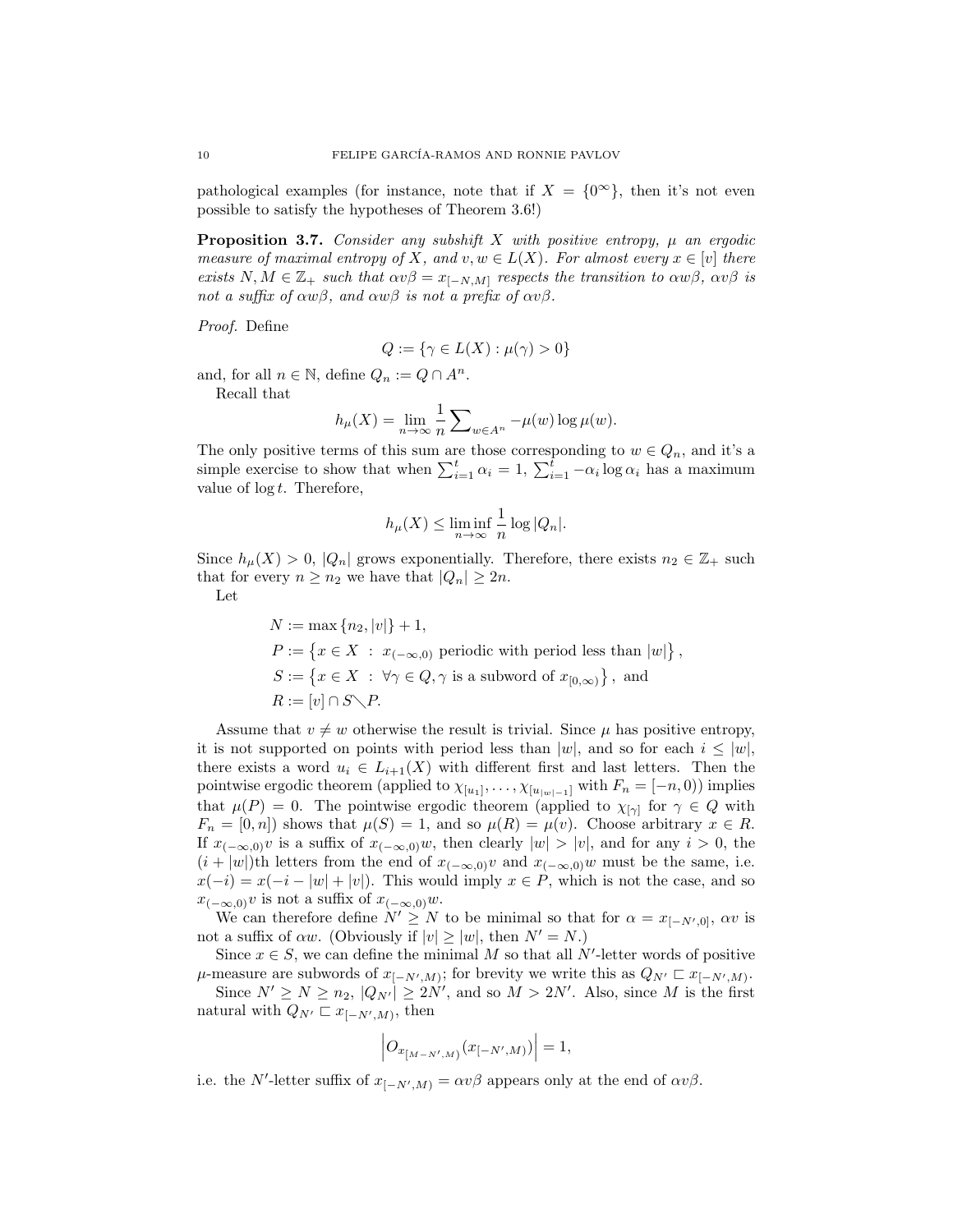First, it is clear that  $\alpha v \beta$  is not a suffix of  $\alpha w \beta$ , since  $\alpha v$  was not a suffix of  $\alpha w$ by definition of  $\alpha$ . Since the N'-letter suffix of  $\alpha w\beta$  appears only once within  $\alpha v\beta$ , we see that  $\alpha w\beta$  cannot be a prefix of  $\alpha v\beta$  either.

It remains to show that  $\alpha v\beta = x_{[-N',M)}$  respects the transition to  $\alpha w\beta$ . Suppose that a word  $u \in L(X)$  contains overlapping copies of  $\alpha v\beta$ , i.e. we have  $i, j \in$  $O_{\alpha v\beta}(u)$  with  $j>i$ . Since  $\left|O_{x_{\lfloor M-N',M\rfloor}}(x_{[-N',M)})\right|=1$  we have that  $j>i+|v|+M;$ otherwise the N'-letter suffix of  $\alpha v\beta = x_{[i,i+N'+|v|+M)}$  would be a non-terminal subword of  $\alpha v\beta = x_{[j,j+N'+|v|+M)}$ . Then  $j+|w|-|v| > i+|w|+M > i$ , and so property (iv) is verified. Since  $j > i+|v|+M$ , the central v within  $x_{[i,i+N'+|v|+M)}$  is disjoint from  $x_{[j,j+N'+|v|+M)}$ , and so  $j+|w|-|v| \in O_v(R_u^{v\to w}(i))$ , verifying property (i).

For property (ii), the same argument as above shows that when  $i, j \in O_{\alpha v}(\alpha)$ with  $i > j$ ,  $i > j+|v|+M$ . Again this means that the central v within  $x_{[i,i+N'+|v|+M)}$ is disjoint from  $x_{[j,j+N'+|v|+M)}$ , and so  $j \in O_v(R_u^{v\to w}(i))$ , verifying property (ii) and completing the proof.

For property (iii), we simply note that the proof of (ii) is completely unchanged if we instead assumed  $j \in O_{\alpha w\beta}(u)$ , since the N'-letter suffixes of  $\alpha w\beta$  and  $\alpha v\beta$ are the same.

 $\Box$ 

Finally, we can use Proposition 3.7 to prove the main result of this section.

**Theorem 3.8.** Consider any X a subshift with positive entropy,  $\mu$  a measure of maximal entropy of X, and  $v, w \in L(X)$ . If  $E_X(v) \subseteq E_X(w)$  then

$$
\mu(v) \le \mu(w) e^{h_{top}(X)(|w|-|v|)}.
$$

*Proof.* Consider  $X, \mu, v, w$  as in the theorem. We may prove the result for only ergodic  $\mu$ , since it then follows for all  $\mu$  by ergodic decomposition.

By Proposition 3.7, there exists  $R \subseteq [v]$  with  $\mu(R) = \mu(v)$  so that for every  $x \in R$ , we can define  $g(x) := \alpha v \beta$  and  $g'(x) := \alpha w \beta$  satisfying the conclusion of Proposition 3.7. Since  $E_X(v) \subseteq E_X(w)$ ,  $g'(x) \in L(X)$  and  $E_X(g(x)) \subseteq E_X(g'(x))$ for every  $x \in R$ .

Now, using Proposition 3.6 and Proposition 3.7 we have that

$$
(3) \qquad \mu(g(x)) \le \mu(g'(x))e^{h_{top}(X)(|g'(x)|-|g(x)|)} = \mu(g'(x))e^{h_{top}(X)(|w|-|v|)}.
$$

We claim that for  $g(x) \neq g(x') \in g(R)$ ,  $[g(x)]$  and  $[g(x')]$  are disjoint. To see this, assume for a contradiction that  $g(x) = \alpha v \beta$ ,  $g(x') = \alpha' v \beta'$ , and  $[\alpha v \beta] \cap [\alpha' v \beta'] \neq \emptyset$ . Then either  $\alpha \neq \alpha'$  or  $\beta \neq \beta'$ , we assume the former for now. Either  $\alpha$  is a suffix of  $\alpha'$  or vice versa, again we assume the former without loss of generality. But then  $\alpha v$  satisfies the definition of  $\alpha$  in Proposition 3.7, and so we have a contradiction; α' was not the shortest possible choice in the definition of α' and β' for  $g(x')$ . The argument when  $\beta \neq \beta'$  is similar; again the contradiction comes because one of  $\beta$ or  $\beta'$  was not in fact the minimal possible choice when it was defined.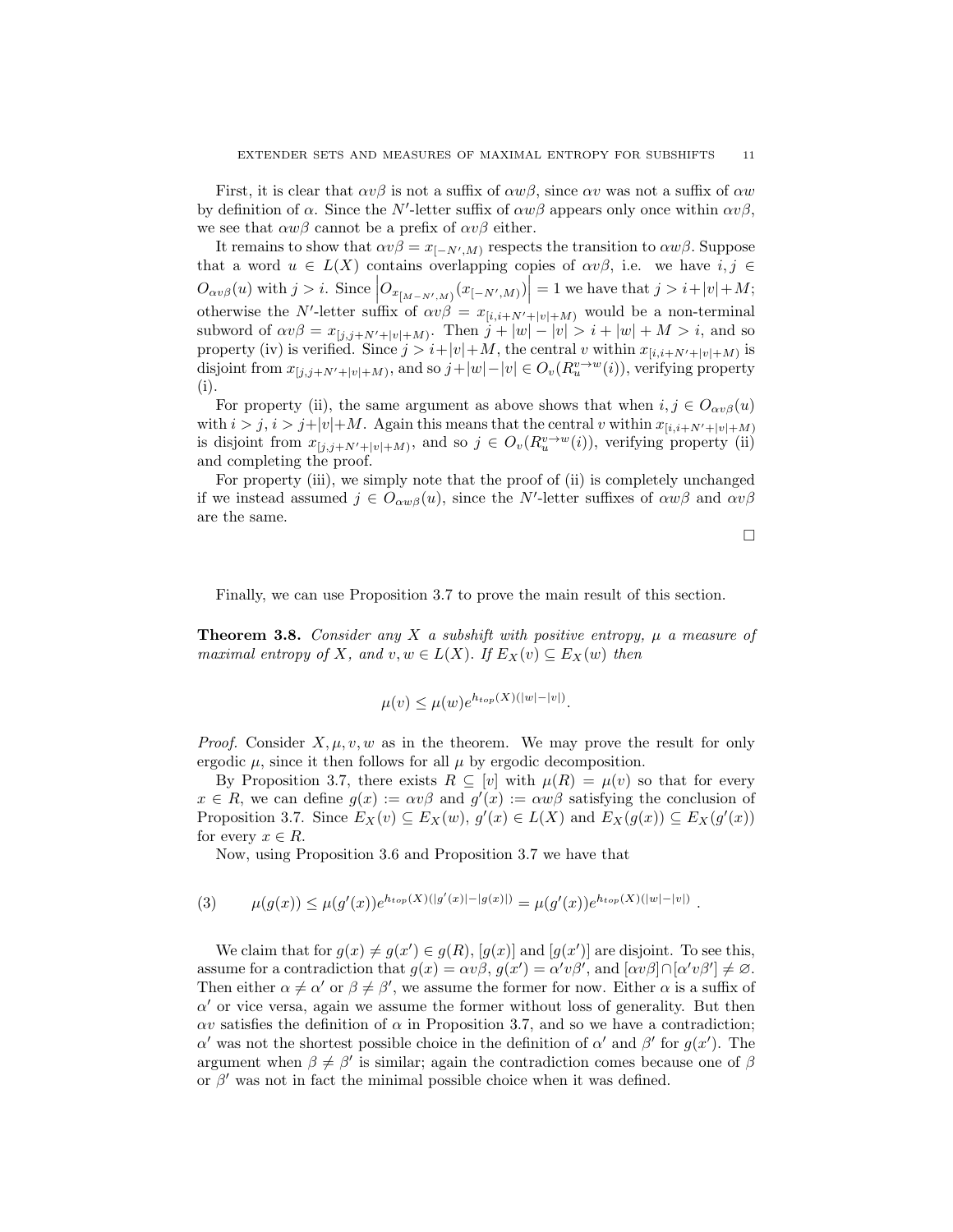Therefore,  $\{[g(x)]\}$  forms a partition of R. Since all  $[g(x)]$  are disjoint, all  $\{[g'(x)]\}$  are also disjoint, and so

$$
\sum_{g(x)\in g(R)} \mu(g(x)) = \mu(R) = \mu(v)
$$
 and  

$$
\sum_{\substack{y(x)\in g'(R) \\ \text{and } y(x)\leq \mu(w)}} \mu(g'(x)) \leq \mu(w).
$$

(In fact the final inequality is an equality since the collection  $\{[g'(x)]\}$  actually partitions  $[w] \cap S \setminus P$ , using the language of Proposition 3.7; we will not need this fact though.) We may then sum (3) over  $x \in R$  yielding

$$
\mu(v) = \sum_{g(x)\in g(R)} \mu(g(x))
$$
  
\n
$$
\leq e^{h_{top}(X)(|w|-|v|)} \sum_{g'(x)\in g'(R)} \mu(g'(x))
$$
  
\n
$$
\leq \mu(w)e^{h_{top}(X)(|w|-|v|)},
$$

as desired.

The following corollary is immediate.

 $g^{\prime}$ 

**Corollary 3.9.** Let X be a  $\mathbb{Z}$ -subshift,  $\mu$  a measure of maximal entropy of X, and  $w, v \in L(X)$ . If  $E_X(v) = E_X(w)$ , then for every measure of maximal entropy of X,  $\mu(v) = \mu(w)e^{h_{top}(X)(|w|-|v|)}.$ 

3.1. Applications. We will now present some corollaries and applications of Theorem 3.8 and Corollary 3.9 to various classes of subshifts.

# 3.1.1. Synchronized subshifts.

**Definition 3.10.** For a subshift X, we say that  $v \in L(X)$  is **synchronizing** if for every  $uv, vw \in L(X)$ , it is true that  $uvw \in L(X)$ . A subshift X is **synchronized** if  $L(X)$  contains a synchronizing word.

The following fact is immediate from the definition of synchronizing word.

**Lemma 3.11.** If w is a synchronizing word for a subshift X, then for any  $v \in L(X)$ which contains w as both a prefix and suffix,  $E_X(v) = E_X(w)$ .

**Definition 3.12.** A subshift  $X$  is entropy minimal if every subshift strictly contained in  $X$  has lower topological entropy. Equivalently,  $X$  is entropy minimal if every MME on  $X$  is fully supported.

The following result was first proved in [21], but we may also derive it as a consequence of Corollary 3.9 with a completely different proof.

**Theorem 3.13.** Let  $X$  be a synchronized subshift. If  $X$  is entropy minimal then X has a unique measure of maximal entropy.

*Proof.* Let  $\mu$  be an ergodic measure of maximal entropy of such an X. Let w be a synchronizing word,  $u \in L(X)$  and

$$
R_u := \left\{ x \in [u] : \left| O_w(x_{(-\infty,0]}) \right| \ge 1 \text{ and } \left| O_w(x_{[([u],\infty])}) \right| \ge 1 \right\}.
$$

 $\Box$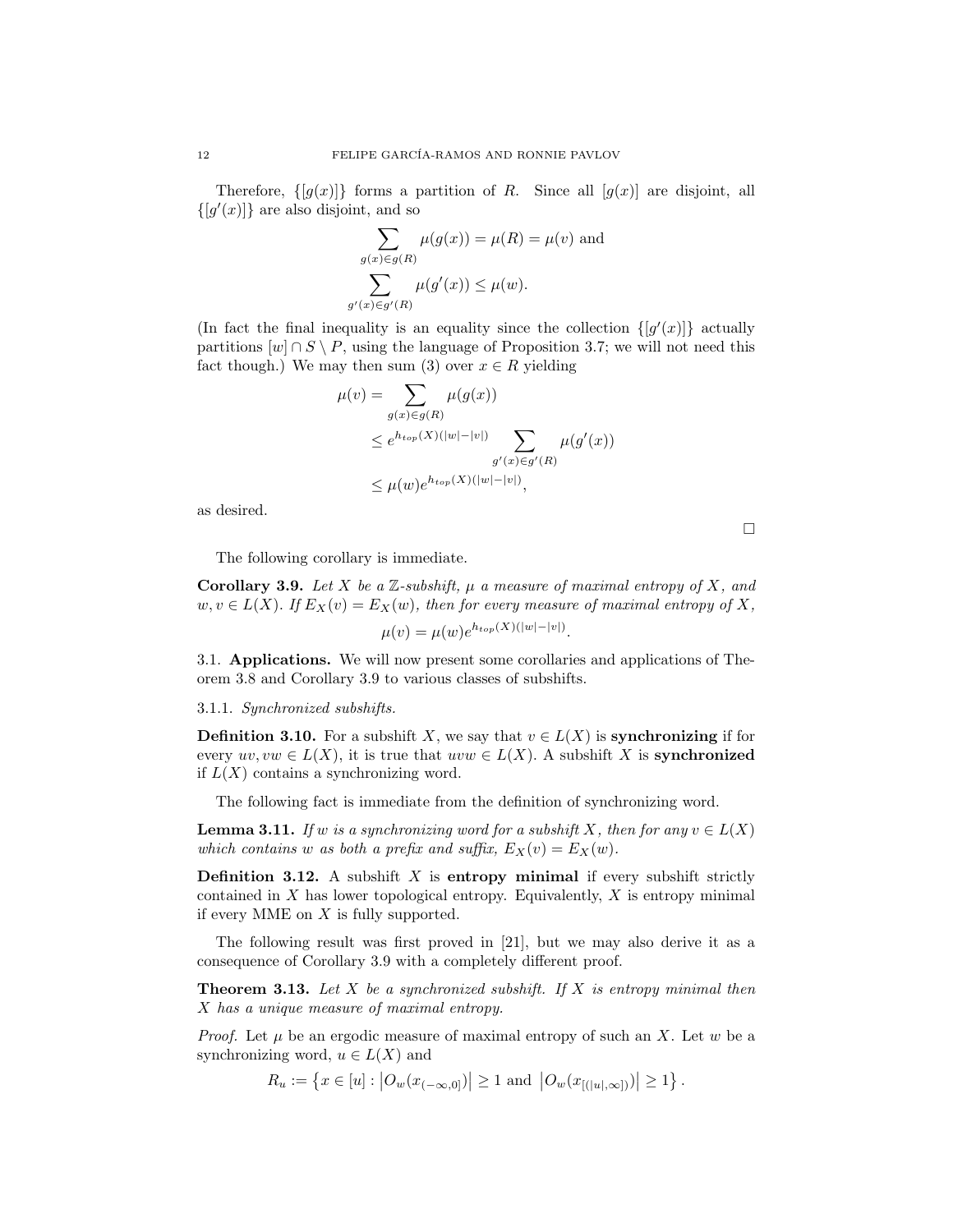Since X is entropy minimal,  $\mu(w) > 0$ , and so by the pointwise ergodic theorem (applied to  $\chi_{[w]}$  with  $F_n = [-n, 0]$  or  $([u], n]$ ),  $\mu(R_u) = \mu(u)$ .

For every  $x \in R_u$  we define minimal  $n \geq |w|$  and  $m \geq |w| + |u|$  so that  $g_u(x) :=$  $x_{[-n,m]}$  contains w as both a prefix and a suffix. Then  $\{[g_u(x)]\}$  forms a partition of  $R_u$ .

By Lemma 3.11,  $E(w) = E(wvw)$  for all v s.t.  $wvw \in L(X)$ . Then by Corollary 3.9 we have that

$$
\mu(g_u(x)) = \mu(w)e^{h_{top}(X)(|w|-|g_u(x)|)}.
$$

Since  $g_u(R_u)$  is countable we can write

$$
\mu(u) = \mu(R_u) = \mu(w) \sum_{g_u(x) \in g_u(R_u)} e^{h_{top}(X)(|w| - |g_u(x)|)}.
$$

This implies that

$$
1 = \sum_{a \in \mathcal{A}} \mu(a) = \mu(w) \sum_{a \in \mathcal{A}} \sum_{g_a(x) \in g_a(R_a)} e^{h_{top}(X)(|w| - |g_a(x)|)}.
$$

We combine the two equations to yield

$$
\mu(u) = \frac{\sum_{g_u(x) \in g_u(R_u)} e^{h_{top}(X)(|w| - |g_u(x)|)}}{\sum_{a \in A} \sum_{g_a(x) \in g_a(R_a)} e^{h_{top}(X)(|w| - |g_a(x)|)}}
$$

$$
= \frac{\sum_{g_u(x) \in g_u(R_u)} e^{-h_{top}(X)|g_u(x)|}}{\sum_{a \in A} \sum_{g_a(x) \in g_a(R_a)} e^{-h_{top}(X)|g_a(x)|}}.
$$

Since the right-hand side is independent of the choice of the measure we conclude there can only be one ergodic measure of maximal entropy, which implies by ergodic decomposition that there is only one measure of maximal entropy.

In [4], one of the main tools used in proving uniqueness of the measure of maximal entropy for various subshifts was boundedness of the quantity  $\frac{|L_n(X)|}{e^{nh_{top}(X)}}$ . One application of our results is to show that this quantity in fact converges to a limit for a large class of synchronized shifts.

**Definition 3.14.** A measure  $\mu$  on a subshift X is mixing if, for all measurable  $A, B,$ 

$$
\lim_{n \to \infty} \mu(A \cap \sigma_{-n}B) = \mu(A)\mu(B).
$$

**Theorem 3.15.** Let  $X$  be a synchronized entropy minimal subshift such that the measure of maximal entropy is mixing. We have that

$$
\lim_{n \to \infty} \frac{|L_n(X)|}{e^{nh_{top}(X)}} \text{ exists.}
$$

*Proof.* We denote  $\lambda := e^{h_{top}(X)}$  and define  $\mu$  to be the unique measure of maximal entropy for X. Let  $w \in L(X)$  be a synchronizing word and

 $R_n := \{u \in L_n(X) : w$  is a prefix and a suffix of  $u\}.$ 

Lemma 3.11 and Corollary 3.9 imply that for every  $u \in R_n$ ,

$$
\mu(u) = \mu(w)\lambda^{|w|-n}.
$$

This implies that

$$
\sum_{u \in R_n} \mu(u) = |R_n| \mu(w) \lambda^{|w|-n}
$$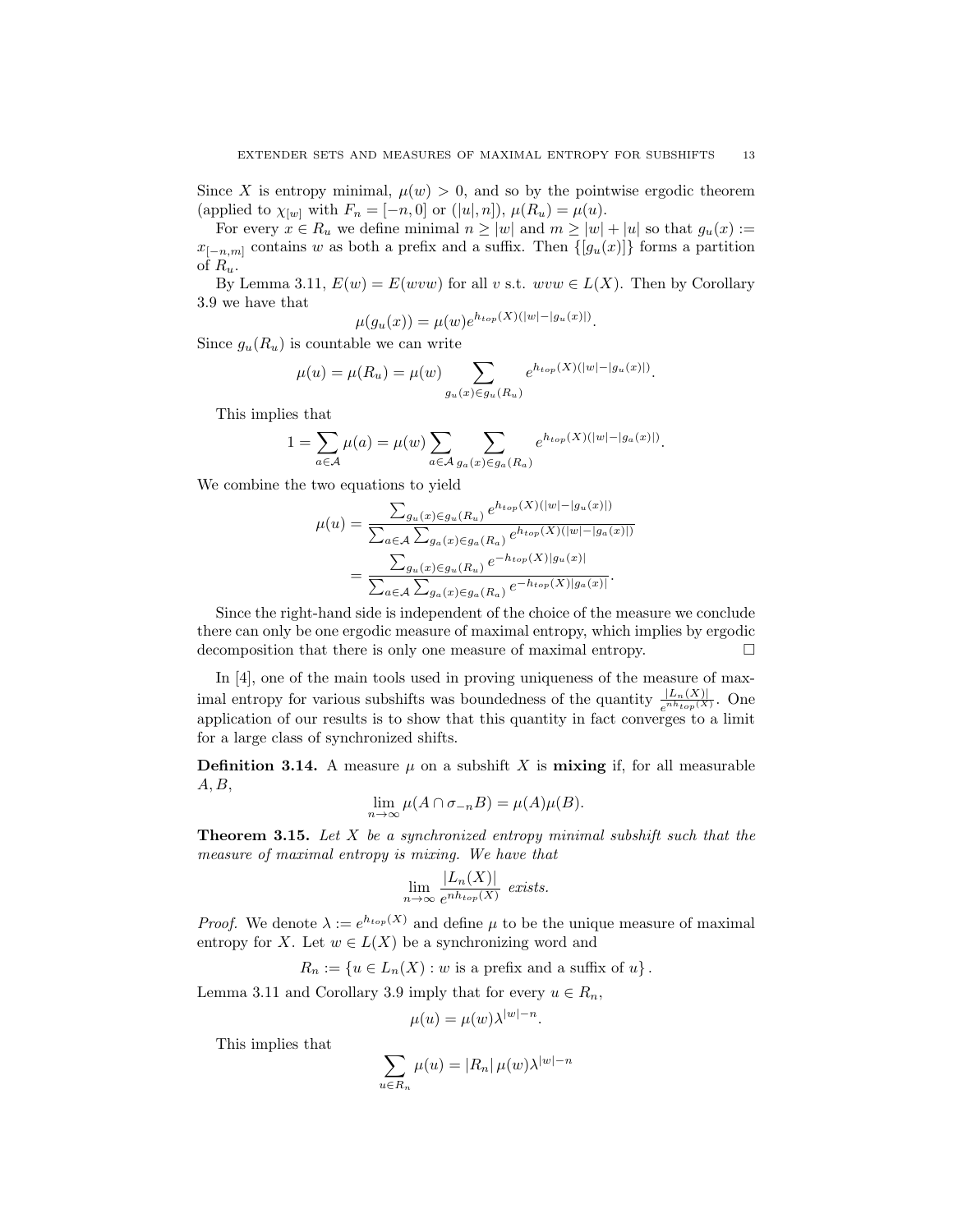On the other hand

$$
\sum_{u \in R_n} \mu(u) = \mu([w] \cap \sigma_{|w|-n} [w]).
$$

Since the measure is mixing we obtain that

$$
\lim_{n \to \infty} \mu([w] \cap \sigma_{|w|-n} [w]) = \mu([w])^2.
$$

Combining the three equalities above yields

$$
\lim_{n \to \infty} \frac{|R_n|}{\lambda^n} = \frac{\mu(w)}{\lambda^{|w|}}.
$$

For all  $n \in \mathbb{N}$ , we define

$$
P_n := \{ u \in L_{n+|w|}(x) : w \text{ is a prefix of } u, |O_w|(u) = 1 \}
$$
 and  

$$
S_n := \{ u \in L_{n+|w|}(x) : w \text{ is a suffix of } u, |O_w|(u) = 1 \}
$$

to be the sets of  $(n + |w|)$ -letter words in  $L(X)$  containing w exactly once as a prefix/suffix respectively. We also define

$$
K_n := \{ u \in L_n(x) : |O_w(u)| = 0 \}
$$

to be the set of *n*-letter words in  $L(X)$  not containing w. Then partitioning words in  $L_n(X) \setminus K_n$  by the first and last appearance of w, recalling that w is synchronized, gives the formula

$$
|L_n(X)| = |K_n| + \sum_{0 \le i < j \le n} |S_i| |R_{j-i}| |P_{n-j}|,
$$

thus

(4) 
$$
\frac{|L_n(X)|}{\lambda^n} = \frac{|K_n|}{\lambda^n} + \sum_{0 \le i < j \le n} \frac{|S_i|}{\lambda^i} \frac{|R_{j-i}|}{\lambda^{j-i}} \frac{|P_{n-j}|}{\lambda^{n-j}}.
$$

We now wish to take the limit as  $n \to \infty$  of both sides of (4). First, we note that since X is entropy minimal,  $h_{top}(X_w) < h_{top}(X)$ , where  $X_w$  is the subshift of points of  $X$  not containing  $w$ . Therefore,

$$
\limsup_{n \to \infty} \frac{1}{n} \log |K_n| < h_{top}(X).
$$

Since all words in  $P_n$  and  $S_n$  are the concatenation of w with a word in  $K_n$ ,  $|P_n|, |S_n| \leq |K_n|$ , and so

$$
\limsup_{n \to \infty} \frac{1}{n} \log |P_n|, \limsup_{n \to \infty} \frac{1}{n} \log |S_n| < h_{top}(X),
$$

implying that the infinite series

$$
\sum_{n=0}^{\infty} \frac{|P_n|}{\lambda^n}
$$
 and 
$$
\sum_{n=0}^{\infty} \frac{|S_n|}{\lambda^n}
$$
 converge.

We now take the limit of the right-hand side of (4).

$$
\lim_{n\to\infty}\frac{|K_n|}{\lambda^n}+\sum_{0\leq i
$$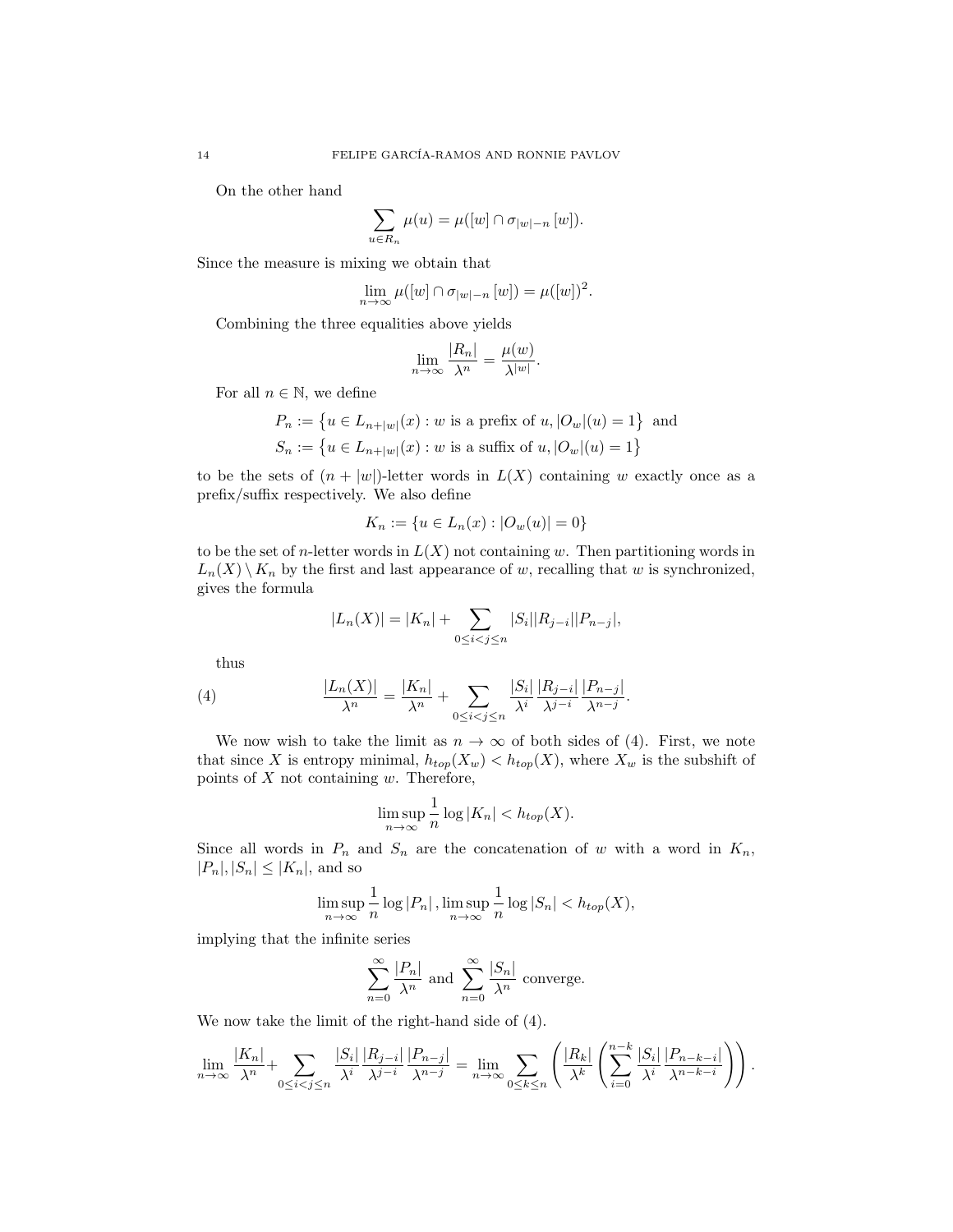Since  $\frac{|R_k|}{\lambda^k}$  converges to the limit  $\frac{\mu(w)}{\lambda^{|w|}}$  and the series  $\sum_{m=0}^{\infty} \sum_{i=0}^{m} \frac{|S_i|}{\lambda^i} \frac{|P_{m-i}|}{\lambda^{n-k-i}}$ converges, the above can be rewritten as

$$
\lim_{n \to \infty} \sum_{0 \le k \le n} \left( \frac{|R_k|}{\lambda^k} \left( \sum_{i=0}^{n-k} \frac{|S_i|}{\lambda^i} \frac{|P_{n-k-i}|}{\lambda^{n-k-i}} \right) \right) = \frac{\mu(w)}{\lambda^{|w|}} \lim_{m \to \infty} \sum_{m=0}^{\infty} \sum_{i=0}^{m} \frac{|S_i|}{\lambda^i} \frac{|P_{m-i}|}{\lambda^{n-k-i}} = \frac{\mu(w)}{\lambda^{|w|}} \sum_{n=0}^{\infty} \frac{|P_n|}{\lambda^n} \sum_{n=0}^{\infty} \frac{|S_n|}{\lambda^n}.
$$

Recalling (4), we see that  $\lim_{n\to\infty} \frac{|L_n(X)|}{\lambda^n}$  converges to this limit as well, completing the proof.  $\Box$ 

We will be able to say even more about a class of synchronized subshifts called the S-gap subshifts.

**Definition 3.16.** Let  $S \subseteq \mathbb{N} \cup \{0\}$ . We define the S−gap subshift  $X_S$  by the set of forbidden words  $\{10^n1 : n \notin S\}$ . Alternately,  $X_S$  is the set of bi-infinite  $\{0,1\}$ sequences where the gap between any two nearest 1s has length in S.

It is immediate from the definition that 1 is a synchronizing word for every S−gap subshift. Also, all S-gap subshifts are entropy minimal (see Theorem C, Remark 2.4 of [5]), and as long as  $gcd(S + 1) = 1$ , their unique measure of maximal entropy is mixing (in fact Bernoulli) by Theorem 1.6 of [3]. (This theorem guarantees that the unique MME is Bernoulli up to period  $d$  given by the gcd of periodic orbit lengths, and it's clear that  $S + 1$  is contained in the set of periodic orbit lengths.)

In this case Climenhaga [2] conjectured that the limit  $\lim_{n\to\infty} \frac{|L_n(X_S)|}{e^{nh_{top}(X_S)}}$  $\frac{|L_n(X_S)|}{e^{nh_{top}(X_S)}}$  existed; we prove this and we give an explicit formula for the limit.

Corollary 3.17. Let  $X_S$  be an S-gap subshift with  $gcd(S + 1) = 1$ . Then for  $\mu$ the unique MME on  $X_S$ ,

$$
\lim_{n \to \infty} \frac{|L_n(X_S)|}{e^{nh_{top}(X_S)}} = \frac{\mu(1)e^{h_{top}(X_S)}}{(e^{h_{top}(X_S)} - 1)^2}.
$$

*Proof.* Using the notation of Theorem 3.15, we define  $w = 1$  and write  $\lambda =$  $e^{h_{top}(X_S)}$ . It is easy to see that  $|P_i| = |S_i| = 1$  for all i. As noted above,  $X_S$ is entropy minimal and its unique measure of maximal entropy is mixing, and so the proof of Theorem 3.15 implies that

$$
\lim_{n \to \infty} \frac{|L_n(X_S)|}{e^{nh_{top}(X_S)}} = \frac{\mu(1)}{\lambda} \left(\sum_{i=0}^{\infty} \frac{1}{\lambda^i}\right)^2 = \frac{\mu(1)}{\lambda} \left(\frac{1}{1 - \lambda^{-1}}\right)^2 = \frac{\mu(1)\lambda}{(\lambda - 1)^2},
$$

completing the proof.

 $\Box$ 

As noted in [2], a motivation for proving the existence of this limit is to fill a gap from [19] for a folklore formula for the topological entropy of  $X<sub>S</sub>$ . Two proofs of this formula are presented in [2], and Corollary 3.9 yields yet another proof.

**Corollary 3.18.** Let  $X_S$  be an S-gap subshift. Then  $h_{top}(X_S) = \log \lambda$ , where  $\lambda$  is the unique solution of

$$
1 = \sum_{n \in S} \lambda^{-n-1}.
$$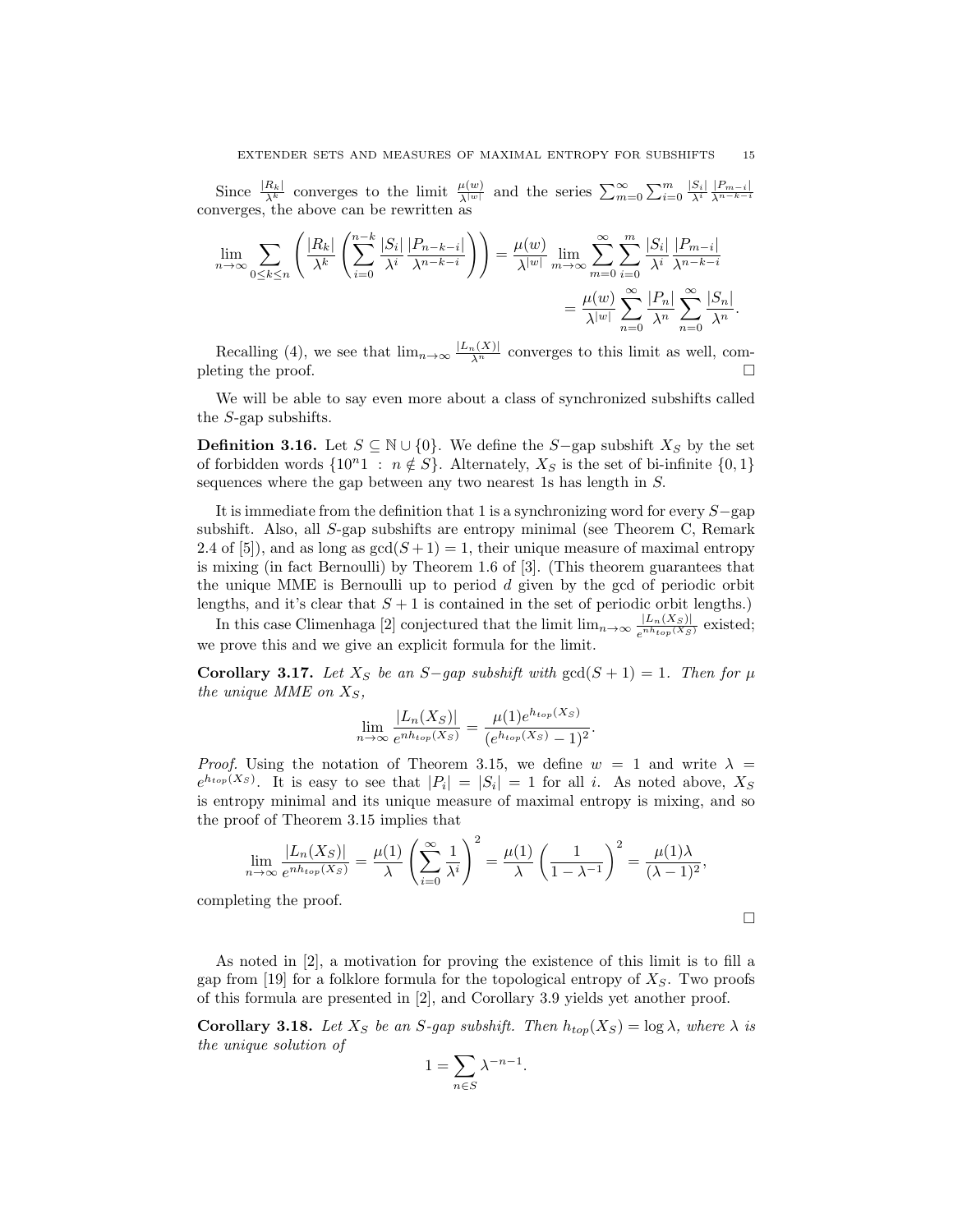*Proof.* For any S-gap shift  $X<sub>S</sub>$ , we can write

$$
[1] = \left(\prod_{n=0}^{\infty} [10^n 1] \right) \cup \{x \in X_S : x_0 = 1 \text{ and } \forall n > 0, x_n = 0\}.
$$

By shift-invariance,  $\mu(10^{\infty}) = 0$ , and so by Lemma 3.11 and Corollary 3.9,

$$
\mu(1) = \sum_{n \in S} \mu(10^n 1) = \sum_{n \in S} \mu(1)e^{h_{top}(X_S)(-n-1)}.
$$

Dividing both sides by  $\mu(1)$  completes the proof.

 $\Box$ 

We also prove that for every  $S$ −gap subshift, the unique measure of maximal entropy has highly constrained values, which are very similar to those of the Parry measure for shifts of finite type.

**Theorem 3.19.** Let  $X_S$  be an S-gap subshift and  $\mu$  the measure of maximal entropy. Then  $\mu(1) = \frac{1}{\sum_{n \in S} (n+1)e^{-n}}$  $\frac{1}{n\in S}(n+1)e^{-h_{top}(X_S)(n+1)}$ , and for every  $w\in L(X_S)$ , there exists a polynomial  $f_w$  with integer coefficients so that  $\mu(w) = k_w + \mu(1) f_w(e^{-h_{top}(X_S)})$ for some integer  $k_w$ .

Proof. As noted above, S-gap shifts are synchronized and entropy minimal, and so have unique measures of maximal entropy.

Denote by  $\mu$  the unique measure of maximal entropy for some  $S$ −gap subshift  $X<sub>S</sub>$ , and for readability we define

$$
t = e^{-h_{top}(X)}.
$$

Since  $X<sub>S</sub>$  is entropy minimal,  $\mu(1) > 0$ , and so by the pointwise ergodic theorem (applied to  $\chi_{[1]}$ ),  $\mu$ -a.e. point of  $X_S$  contains infinitely many 1s. Therefore, we can partition points of  $X_S$  according to the closest 1 symbols to the left and right of the origin, and represent  $X_S$  (up to a null set) as the disjoint union  $\bigcup_{n\in S}\bigcup_{i=0}^n\sigma_i$  [10<sup>n</sup>1]. Then by Lemma 3.11 and Corollary 3.9,

$$
1 = \sum_{n \in S} (n+1)\mu(10^n 1)
$$
  
= 
$$
\sum_{n \in S} (n+1)\mu(1)t^{n+1},
$$

yielding the claimed formula for  $\mu(1)$ .

Now we prove the general formula for  $\mu(w)$ , and will proceed by induction on the length n of w. For the base case  $n = 1$ ,  $\mu(0) = 1 - \mu(1)$ , verifying the theorem.

Now, assume that the theorem holds for every  $n \leq N$  for some  $N \geq 1$ . Let  $w \in L_{N-1}(X_S)$ , and we will verify the theorem for 1w1, 1w0, 0w1, and 0w0. If  $1w1 \notin L(X_S)$ , then

$$
\mu(1w1) = 0,
$$
  
\n
$$
\mu(1w0) = \mu(1w) - \mu(1w1) = \mu(1w),
$$
  
\n
$$
\mu(0w1) = \mu(w1) - \mu(1w1) = \mu(w1),
$$
 and  
\n
$$
\mu(0w0) = 1 - \mu(1w1) - \mu(1w0) - \mu(0w1) = 1 - \mu(1w) - \mu(w1).
$$

The theorem now holds by the inductive hypothesis.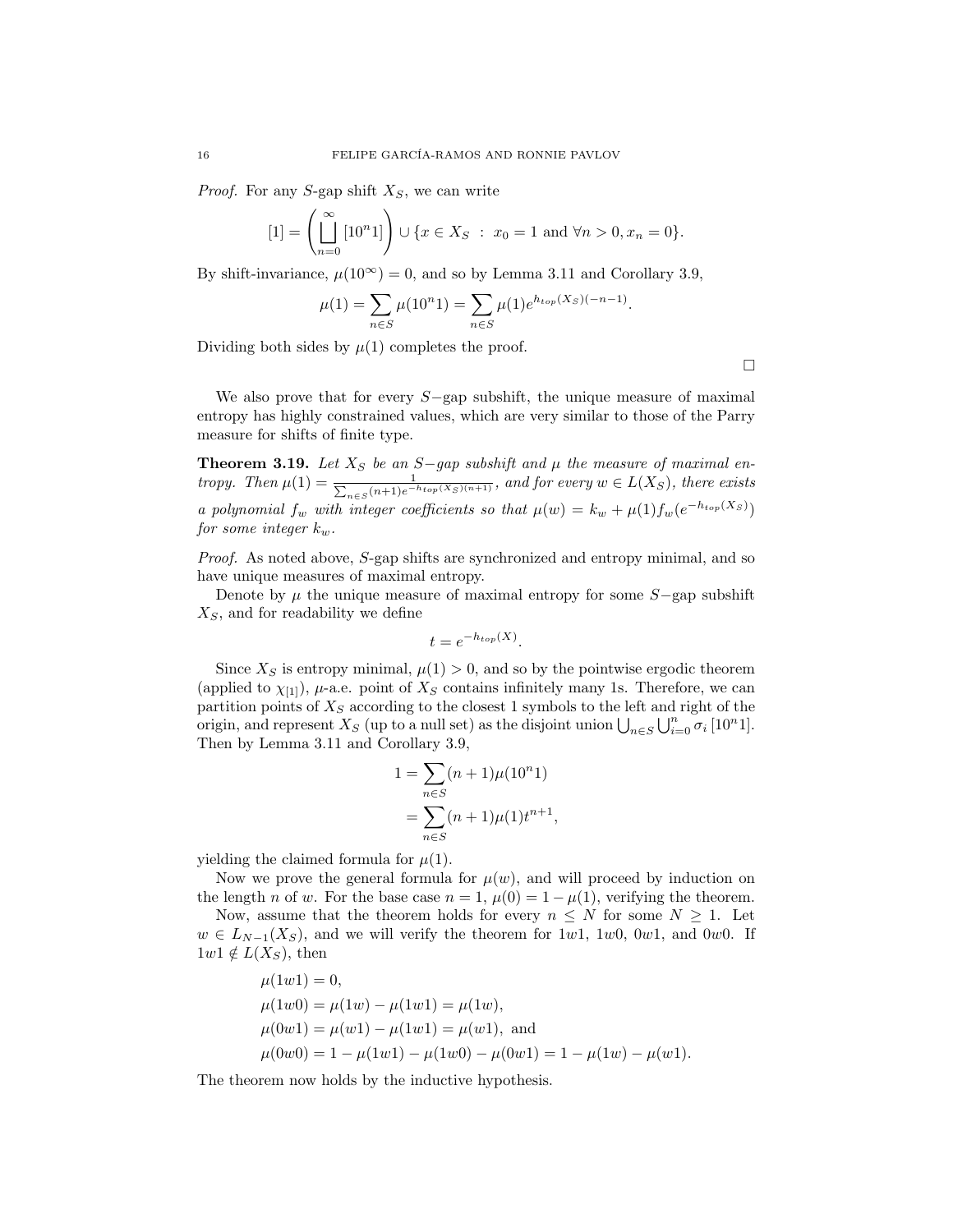If 
$$
1w1 \in L(X_S)
$$
, then as before  $E_{X_S}(1w1) = E_{X_S}(1)$ , implying  
\n
$$
\mu(1w1) = \mu(1)t^{1+|w|},
$$
\n
$$
\mu(1w0) = \mu(1w) - \mu(1w1) = \mu(1w) - \mu(1)t^{1+|w|},
$$
\n
$$
\mu(0w1) = \mu(w1) - \mu(1w1) = \mu(w1) - \mu(1)t^{1+|w|},
$$
and  
\n
$$
\mu(0w0) = 1 - \mu(1w1) - \mu(1w0) - \mu(0w1) = 1 - \mu(1w) - \mu(w1) + \mu(1)t^{1+|w|},
$$

again implying the theorem by the inductive hypothesis and completing the proof.  $\Box$ 

3.1.2. Hereditary subshifts. One particular class of subshifts with many pairs of words such that  $E_X(v) \subsetneq E_X(w)$  are the hereditary subshifts (definition introduced in [8]). Some examples are  $\beta$ -shifts [11],  $\mathscr{B}$ -free shifts ([10]), spacing shifts ([14]), multi-choice shifts ([13]) and bounded density shifts ([20]). Many of these examples have a unique measure of maximal entropy, but not every hereditary subshift has this property (see [10]) .

A partial order  $\leq$  on a finite set A induces a partial order on  $\mathcal{A}^n$  and  $\mathcal{A}^{\mathbb{Z}}$  (coordinatewise) which will also be denoted by  $\leq$ . When  $A = \{0, 1, ..., m\}$  we will always use the linear order  $0 \leq 1 \leq \ldots \leq m$ .

**Definition 3.20.** Let  $X \subseteq \mathcal{A}^{\mathbb{Z}}$  be a subshift and  $\leq$  a partial order on A. We say X is  $\leq$  -hereditary (or simply hereditary) if for every  $x \in \mathcal{A}^{\mathbb{Z}}$  such that there exists  $y \in X$  such that  $x \leq y$  then  $x \in X$ .

This definition immediately implies that whenever  $x \leq y$  for  $x, y \in L(X)$ ,  $E_X(y) \subseteq E_X(x)$ , yielding the following corollary of Theorem 3.8.

Corollary 3.21. Let X be a  $\leq$  -hereditary subshift,  $\mu$  a measure of maximal entropy, and  $v, w \in L_n(X)$  for some  $n \in \mathbb{N}$ . If  $u \leq v$  then  $\mu(v) \leq \mu(u)$ .

Having  $u \leq v$  is sufficient but not necessary for  $E(v) \subseteq E(w)$ . In particular, for  $\beta$ –shifts and bounded density shifts, there are many other pairs (with different lengths) where this happens. This is due to an additional property satisfied by these hereditary shifts.

**Definition 3.22.** Let  $X \subseteq \{0, 1, ..., m\}^{\mathbb{Z}}$  be a hereditary subshift. We say X is *i*-hereditary if for every  $u \in L_n(X)$  and u' obtained by inserting a 0 somewhere in u, it is the case that  $u' \in L_{n+1}(X)$ .

In particular,  $\beta$ –shifts and bounded density shifts are *i*-hereditary, but not every spacing shift is  $i$ -hereditary. It's immediate that any  $i$ -hereditary shift satisfies  $E_X(0^j) \subseteq E_X(0^k)$  whenever  $j \geq k$ . We can get equality if we assume the additional property of specification.

**Definition 3.23.** A subshift  $X$  has the specification property (at distance N) if for every  $u, w \in L(X)$  there exists  $v \in L_N(X)$  such that  $uvw \in L(X)$ .

Clearly, if  $X$  is hereditary and has specification property at distance  $N$ , then  $u0^N w$  and  $u0^{N+1}w \in L(X)$  for all  $u, w \in L(X)$ , and so in this case  $E_X(0^N) =$  $E_X(0^{N+1})$ . We then have the following corollary of Theorem 3.8.

**Corollary 3.24.** Let  $X \subseteq \{0, 1, ..., m\}^{\mathbb{Z}}$  be a *i*-hereditary subshift. Then for every  $n \in \mathbb{Z}_+$ 

$$
h_{top}(X) \ge \log \frac{\mu(0^n)}{\mu(0^{n+1})}.
$$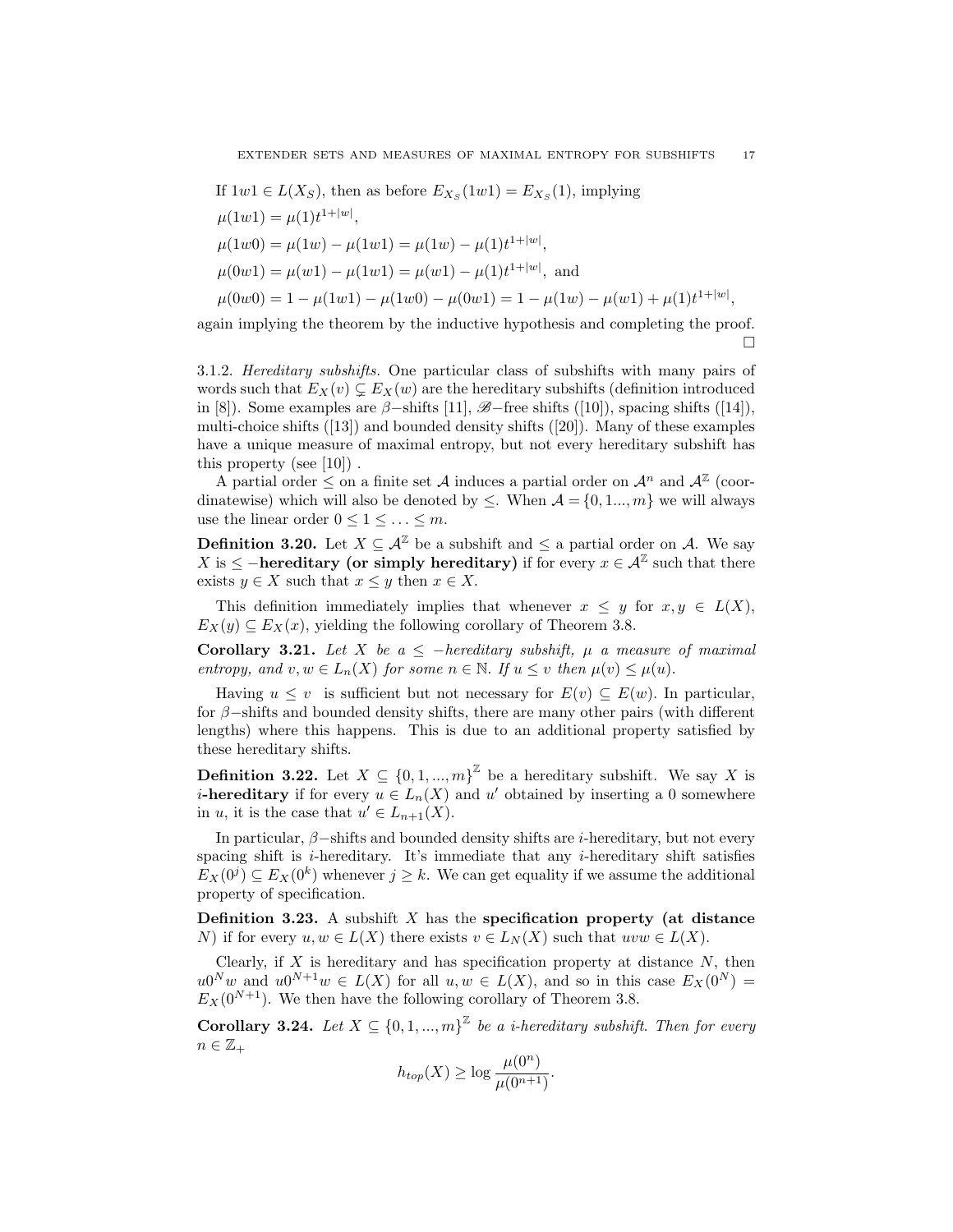Furthermore, if  $X$  has the specification property at distance  $N$ , then

$$
h_{top}(X) = \log \frac{\mu(0^N)}{\mu(0^{N+1})}.
$$

We note that if X has the specification property at distance  $N$ , then it also has it at any larger distance. Therefore, the final formula can be rewritten as

$$
h_{top}(X) = \lim_{N \to \infty} \log \frac{\mu(0^N)}{\mu(0^{N+1})} = \lim_{N \to \infty} -\log \mu(x(0) = 0 \mid x_{[-N, -1]} = 0^N)
$$
  
=  $-\log \mu(x(0) = 0 \mid x_{[-\infty, -1]} = 0^{\infty}),$ 

recovering a formula (in fact a more general one for topological pressure of  $\mathbb{Z}^d$  SFTs) proved under different hypotheses in [15].

## 4. G-subshifts

Throughout this section, G will denote a countable amenable group generated by a finite set  $G = \{g_1, ..., g_d\}$  which is torsion-free, i.e.  $g^n = e$  if and only if  $n = 0$ . For any  $N = (N_1, ..., N_d) \in \mathbb{Z}_+^d$ , we define  $\mathbb{G}_N$  to be the subgroup generated by  $\left\{g^{N_1},...,g^{N_d}_d\right\}$ , and use  $\overline{\mathbb{G}}_{\bigwedge_{\mathbb{G}_N}}$  to represent the collection  $\{g\cdot \mathbb{G}_N : g\in\mathbb{G}\}$  of left cosets of  $\mathbb{G}_N$ . Clearly,  $\left|\frac{\mathbb{G}}{\mathbb{G}_N}\right| = N_1 N_2 \cdots N_d$ .

We again must begin with some relevant facts and definitions. The following structural lemma is elementary, and we leave the proof to the reader.

**Lemma 4.1.** For any amenable  $\mathbb G$  and  $F \in \mathbb G$ , there exists  $N = (N_1, ..., N_d) \in \mathbb Z_+^d$ such that for every nonidentity  $g \in \mathbb{G}_N$ ,  $g \cdot F \cap F = \emptyset$ .

As in the Z case, if  $v, w \in L_F(\mathcal{A}^{\mathbb{G}})$  for some  $F \in \mathbb{G}$ , we define the function  $O_v: L(\mathcal{A}^{\mathbb{G}}) \to \mathcal{P}(\mathbb{N})$  which sends a word to the set of locations where v appears as a subword, i.e.

$$
O_v(u) := \{ g \in \mathbb{G} : \sigma_g(u) \in [v] \}.
$$

We also define the function  $R_u^{v \to w} : O_v(u) \to L(\mathcal{A}^{\mathbb{G}})$ , where  $R_u^{v \to w}(g)$  is the word you obtain by replacing the occurrence of v at  $g \cdot F$  within u by w.

We now again must define a way to replace many occurrences of  $v$  by  $w$  within a word u, but will do this via restricting the sets of locations where the replacements occur rather than the pairs  $(v, w)$ . We say  $S \subset \mathbb{G}$  is F-sparse if  $g \cdot F \cap g' \cdot F = \varnothing$ for every unequal pair  $g, g' \in S$ . When  $v, w \in L_F(X)$  and S is F-sparse, we may simultaneously replace occurrences of v by w at locations  $q \cdot F$ ,  $q \in S$  by w without any of the complications dealt with in the one-dimensional case, and we denote the resulting word by  $R_u^{v\to w}(S)$ . Formally,  $R_u^{v\to w}(S)$  is just the image of u under the composition of  $R_u^{v \to w}(s)$  over all  $s \in S$ .

The following lemmas are much simpler versions of Lemmas 3.4 and 3.5 for F-sparse sets.

**Lemma 4.2.** For any F,  $v, w \in L_F(X)$ , and F-sparse set  $T \subseteq O_v(u)$ ,  $R_u^{v \to w}$  is injective on subsets of T.

*Proof.* Fix  $F, u, v, w, T$  as in the lemma. If  $S \neq S' \subseteq T$ , then either  $S \setminus S'$  or  $S' \setminus S$  is nonempty; assume without loss of generality that it is the former. Then, if  $s \in S \setminus S'$ , by definition  $(R_u^{v \to w}(S))_{s+F} = w$  and  $(R_u^{v \to w}(S'))_{s+F} = v$ , and so  $R_u^{v\to w}(S) \neq R_u^{v\to w}(S')$ ).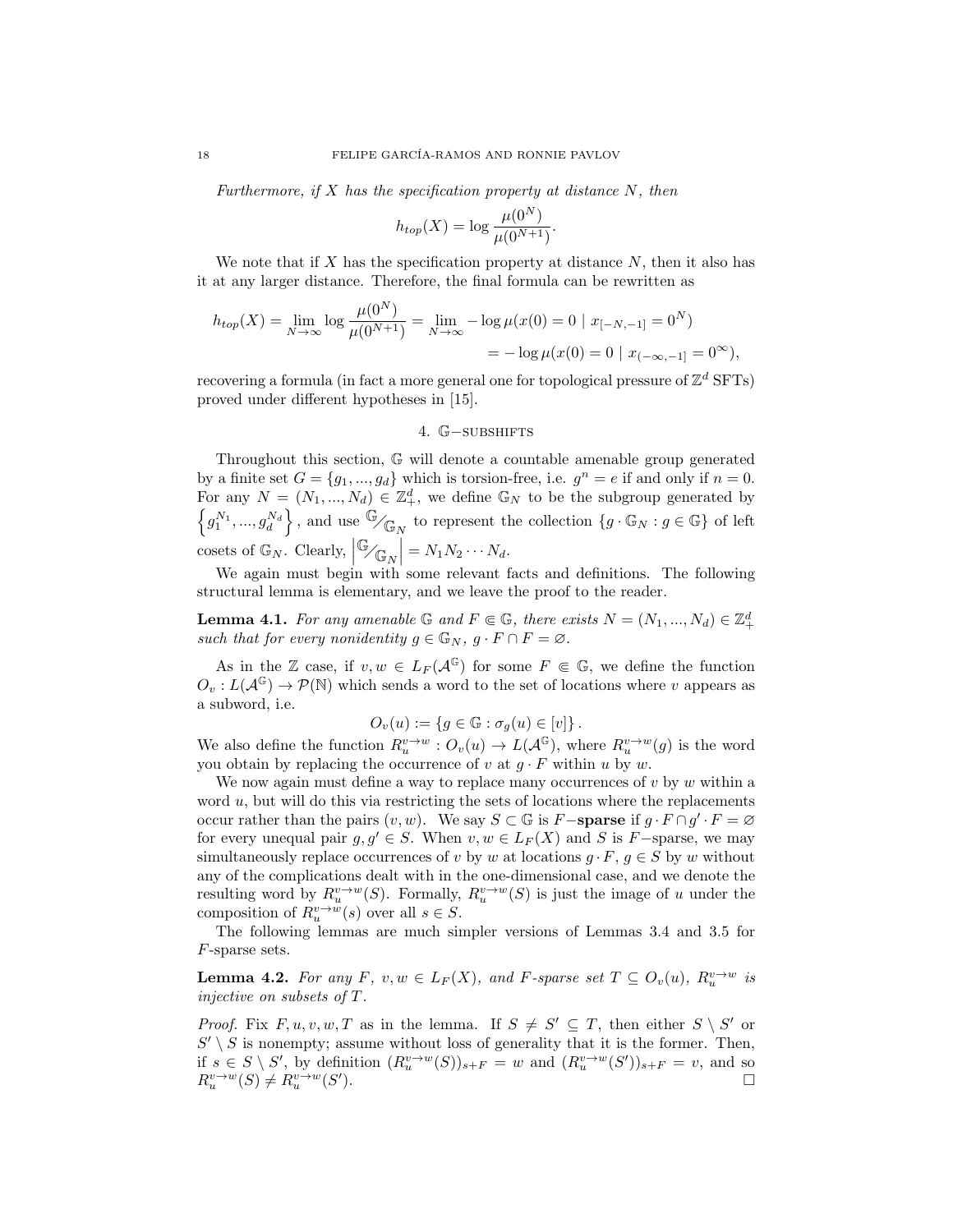**Lemma 4.3.** For any F and  $v, w \in L_F(X)$ , any F-sparse set  $T \subseteq O_v(u)$ , any u', and any  $m \leq |T \cap O_w(u')|$ ,

$$
|\{(u, S) : S \text{ is } F\text{-sparse}, |S| = m, S \subseteq T, u' = R_u^{v \to w}(S)\}| \le { |T \cap O_w(u')| \choose m}.
$$

*Proof.* Fix any such  $F, u', v, w, T, m$  as in the lemma. Clearly, for any  $S, S \subseteq$  $O_w(R_u^{v\to w}(S))$ , and so if  $R_u^{v\to w}(S) = u'$ , then  $S \subseteq O_w(u')$ . There are only  $\binom{|T \cap O_w(u')|}{m}$  choices for  $S \subseteq T \cap O_w(u')$  with  $|S| = m$ , and an identical argument to that of Lemma 3.5 shows that for each such  $S$ , there is only one u for which  $R_u^{v\to w}(S) = u'$ . В последните последните последните последните последните последните последните последните последните последн<br>В 1990 година от селото на 1990 година от селото на 1990 година от селото на 1990 година от селото на 1990 год

Whenever  $v, w \in L_F(X)$  and  $E_X(v) \subseteq E_X(w)$ , clearly  $R_u^{v \to w}(S) \in L(X)$  for any F-sparse set  $S \subseteq O_v(u)$ ; this, along with the use of Lemma 4.1, will be the keys to the counting arguments used to prove our main result for G-subshifts.

Theorem 4.4. Let X be a  $\mathbb{G}-subshift$ ,  $\mu$  a measure of maximal entropy of X,  $F \in \mathbb{G}$ , and  $v, w \in L_F (X)$ . If  $E(v) \subseteq E(w)$  then

$$
\mu(v) \leq \mu(w).
$$

*Proof.* Take  $\mathbb{G}, X, \mu, F, v$ , and w as in the theorem, and suppose for a contradiction that  $\mu(v) > \mu(w)$ . Choose any  $\delta \in \mathbb{Q}_+$  with  $\delta < \frac{\mu(v) - \mu(w)}{5}$ . Let  $F_n$  be a Følner sequence satisfying Theorem 2.6. For every  $n \in \mathbb{Z}_+$ , we define

$$
S_n := \{ u \in L_{F_n}(X) : |O_v(u)| \ge |F_n| \left( \mu(v) - \delta \right) \text{ and } |O_w(u)| \le |F_n| \left( \mu(w) + \delta \right) \}.
$$

By the pointwise ergodic theorem (applied to  $\chi_{[v]}$  and  $\chi_{[w]}$ ),  $\mu(S_n) \to 1$ , and then by Corollary 2.7,

(5) 
$$
\lim_{n \to \infty} \frac{\log |S_n|}{n} = h_{top}(X).
$$

Let  $N \in \mathbb{Z}_+^d$  be a number obtained by Lemma 4.1 that is minimal in the sense that if any of the coordinates is decreased then it will not satisfy the property of the lemma.

We note that for every  $u \in S_n$ ,  $|O_v(u)| - |O_w(u)| > 3\delta |F_n|$ . Therefore, for every  $u \in S_n$ , there exists  $h(u) \in \mathbb{G}/\mathbb{G}_N$  such that

(6) 
$$
|O_v(u) \cap h(u)| - |O_w(u) \cap h(u)| > \frac{3\delta}{M}|F_n|,
$$

where  $M = \left| \mathbb{G}_{\mathscr{N}} \right|$ .

For every  $u \in S_n$ , define  $k_n(u) \in \mathbb{N}$  satisfying  $|O_v(u) \cap h(u)| \in [k_n(u)|F_n| \frac{\delta}{M},$  $(k_n(u) + 1)|F_n|\frac{\delta}{M}].$ 

Using  $M = \left| \bigoplus_{n=1}^{\infty} \mathbb{G}_N \right|$  and the fact that  $3 \leq k_n(u) \leq \frac{M}{\delta}$ , we may choose  $S'_n \subseteq S_n$ with  $|S'_n| \ge \frac{|S_n|}{M^2/\delta}$ ,  $h_n \in \mathbb{G}_{\sqrt{\mathbb{G}_N}}$  and  $k_n \in \mathbb{N}$  such that for every  $u \in S'_n$  we have  $h(u) = h_n$  and  $k_n(u) = k_n$ . This implies that for every  $u \in S'_n$ 

$$
|O_v(u) \cap h_n(u)| \ge (k_n + 1)|F_n| \frac{\delta}{M}, \text{ and hence}
$$
  

$$
|O_w(u) \cap h_n(u)| \le (k_n - 2)|F_n| \frac{\delta}{M} \text{ (using (6))}.
$$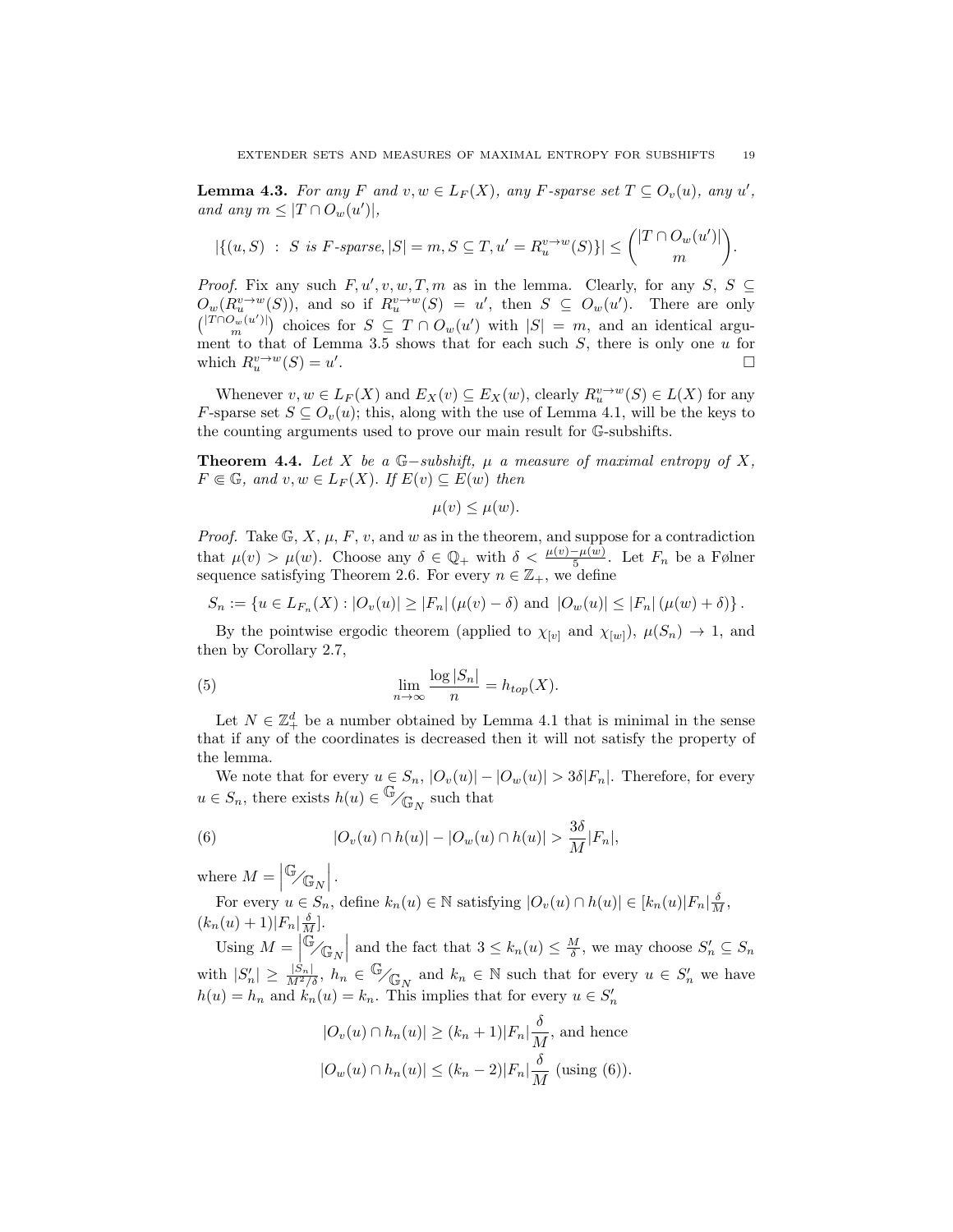By the pigeonhole principle, we may pass to a sequence on which  $h_n = h$  and  $k_n = k$  are constant, and for the rest of the proof consider only n in this sequence. Let  $\varepsilon \in \mathbb{Q}_+$  with  $\varepsilon < \frac{\delta}{|F \cdot F^{-1}|}$ . For each  $u \in S'_n$ , we define

$$
A_u := \{ R_u^{v \to w}(S) : S \subseteq O_v(u) \cap h \text{ and } |S| = \varepsilon |F_n| / M \}
$$

(without loss of generality we may assume  $\varepsilon |F_n|/M$  is an integer by taking a sufficiently large  $n$ .

Since  $E_X(v) \subseteq E_X(w)$ , we have that  $A_u \subset L(X)$ . By Lemma 4.2,

$$
|A_u| \ge \binom{|O_v(u) \cap h|}{\varepsilon |F_n|/M} \ge \binom{\delta k |F_n|/M}{\varepsilon |F_n|/M}.
$$

On the other hand, for every  $u' \in \bigcup_{u \in S_n} A_u$ , we have that

$$
|O_w(u') \cap h| \le \frac{|F_n|}{M} \left( (k_n - 2)\delta + \varepsilon |F \cdot F^{-1}| \right) \le \frac{\delta |F_n|}{M} (k_n - 1).
$$

(here, we use  $|O_w(u) \cap h(u)| \le (k_n - 2)|F_n| \frac{\delta}{M}$  plus  $|S| = \varepsilon |F_n| / M$  and the simple fact that a replacement of v by w in u can create at most  $|F \cdot F^{-1}|$  new occurrences of w.) Therefore, by Lemma 4.3,

$$
|\{u \in S'_n : u' \in A_u\}| \leq {\delta(k_n - 1)|F_n|/M \choose \varepsilon |F_n|/M}.
$$

By combining the two inequalities, we see that

(7) 
$$
|L_n(X)| \geq \left| \bigcup_{u \in S'_n} A_u \right| \geq |S'_n| \left( \frac{\delta k_n |F_n|/M}{\varepsilon |F_n|/M} \right) \left( \frac{\delta (k_n - 1)|F_n|/M}{\varepsilon |F_n|/M} \right)^{-1}.
$$

Now, we take logarithms of both sides, divide by  $|F_n|$ , and let n approach infinity (along the earlier defined sequence). Then we use the definition of entropy, the inequality  $|S'_n| \ge \frac{|S_n|}{M^2/\delta}$ , (5), and Stirling's approximation to yield

$$
h_{top}(X) \geq h_{top}(X) + \frac{\varepsilon}{M} \left[ \left( \frac{\delta k}{\varepsilon} \log \frac{\delta k}{\varepsilon} - \left( \frac{\delta k}{\varepsilon} - 1 \right) \log \left( \frac{\delta k}{\varepsilon} - 1 \right) \right) - \left( \frac{\delta (k-1)}{\varepsilon} \log \frac{\delta (k-1)}{\varepsilon} - \left( \frac{\delta (k-1)}{\varepsilon} - 1 \right) \log \left( \frac{\delta (k-1)}{\varepsilon} - 1 \right) \right) \right].
$$

Since the function  $x \log x - (x - 1) \log(x - 1)$  is strictly increasing for  $x > 1$ , the right-hand side of the above is strictly greater than  $h_{top}(X)$ , a contradiction. Therefore, our original assumption does not hold and hence  $\mu(v) \leq \mu(w)$ .

#### **REFERENCES**

- [1] A. Bertrand-Mathis. Specification, synchronisation, average length. In International Colloquium on Coding Theory and Applications, Springer, Berlin, Heidelberg, (1986), 86-95.
- [2] V. Climenhaga. Entropy of S-gap shifts. https://vaughnclimenhaga.wordpress.com/2014/09 /08/entropy-of-s-gap-shifts/, Vaughn Climenhaga's Math Blog, posted on September 8, 2014.
- [3] V. Climenhaga. Specification and towers in shift spaces. arXiv:1502.00931.
- [4] V. Climenhaga and D. J. Thompson. Intrinsic ergodicity beyond specification: β-shifts, S-gap shifts, and their factors. Israel Journal of Mathematics, 192.2 (2012), 785-817.
- [5] V. Climenhaga and D. J. Thompson. Equilibrium states beyond specification and the Bowen property. Journal of the London Mathematical Society, 87.2 (2013), 401-427.
- [6] E. Glasner, Ergodic theory via joinings. American Mathematical Society, No. 101 (2003).
- [7] S. Kass and K. Madden. A sufficient condition for non-soficness of higher-dimensional subshifts. Proceedings of the American Mathematical Society, 141.11 (2013), 3803-3816.